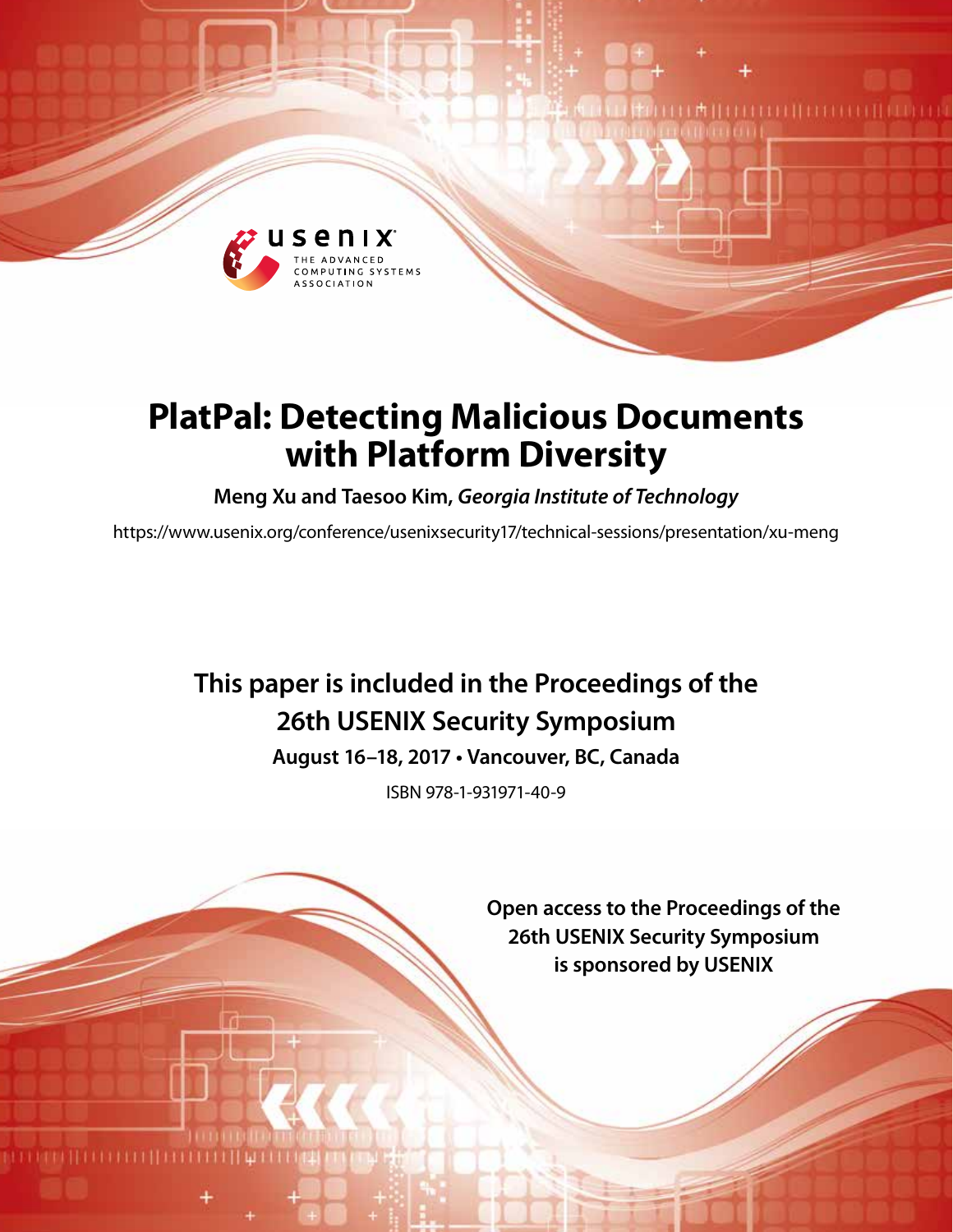# PLATPAL: Detecting Malicious Documents with Platform Diversity

Meng Xu and Taesoo Kim *Georgia Institute of Technology*

#### Abstract

Due to the continued exploitation of Adobe Reader, malicious document (maldoc) detection has become a pressing problem. Although many solutions have been proposed, recent works have highlighted some common drawbacks, such as parser-confusion and classifier-evasion attacks.

In response to this, we propose a new perspective for maldoc detection: platform diversity. In particular, we identify eight factors in OS design and implementation that could cause behavioral divergences under attack, ranging from syscall semantics (more obvious) to heap object metadata structure (more subtle) and further show how they can thwart attackers from finding bugs, exploiting bugs, or performing malicious activities.

We further prototype PLATPAL to systematically harvest platform diversity. PLATPAL hooks into Adobe Reader to trace internal PDF processing and also uses sandboxed execution to capture a maldoc's impact on the host system. Execution traces on different platforms are compared, and maldoc detection is based on the observation that a benign document behaves the same across platforms, while a maldoc behaves differently during exploitation. Evaluations show that PLATPAL raises no false alarms in benign samples, detects a variety of behavioral discrepancies in malicious samples, and is a scalable and practical solution.

#### 1 Introduction

Cyber attackers are turning to document-based malware as users wise up to malicious email attachments and web links, as suggested by many anti-virus (AV) vendors [39, 50, 54, 57]. Users are generally warned more on the danger of executable files by browsers, email agents, or AV products, while documents such as PDFs are treated with much less caution and scrutiny because of the impression that they are static files and can do little harm.

However, over time, PDF specifications have changed. The added scripting capability makes it possible for documents to work in almost the same way as executables, including the ability to connect to the Internet, run processes, and interact with other files/programs. The growth of content complexity gives attackers more weapons to launch powerful attacks and more flexibility to hide malicious payload (e.g., encrypted, hidden as images, fonts or Flash contents) and evade detection.

A maldoc usually exploits one or more vulnerabilities in its interpreter to launch an attack. Fortunately (or unfortunately), given the increasing complexity of document readers and the wide library/system component dependencies, attackers are presented with a large attack surface. New vulnerabilities continue to be found, with 137 published CVEs in 2015 and 227 in 2016 for Adobe Acrobat Reader (AAR) alone. The popularity of AAR and its large attack surface make it among the top targets for attackers [25], next to browsers and OS kernels. After the introduction of a Chrome-like sandboxing mechanism [2], a single exploit can worth as high as \$70k in pwn2own contest [21]. The collected malware samples have shown that many Adobe components have been exploited, including element parsers and decoders [37], font managers [28], and the JavaScript engine [22]. Systemwide dependencies such as graphics libraries [23] are also on attackers' radar.

The continued exploitation of AAR along with the ubiquity of the PDF format makes maldoc detection a pressing problem, and many solutions have been proposed in recent years to detect documents bearing malicious payloads. These techniques can be classified into two broad categories: static and dynamic analysis.

Static analysis, or signature-based detection [14, 27, 31, 33, 34, 36, 46, 52, 59], parses the document and searches for indications of malicious content, such as shellcode or similarity with known malware samples. On the other hand, dynamic analysis, or execution-based detection [45, 48, 58], runs partial or the whole document and traces for malicious behaviors, such as vulnerable API calls or return-oriented programming (ROP).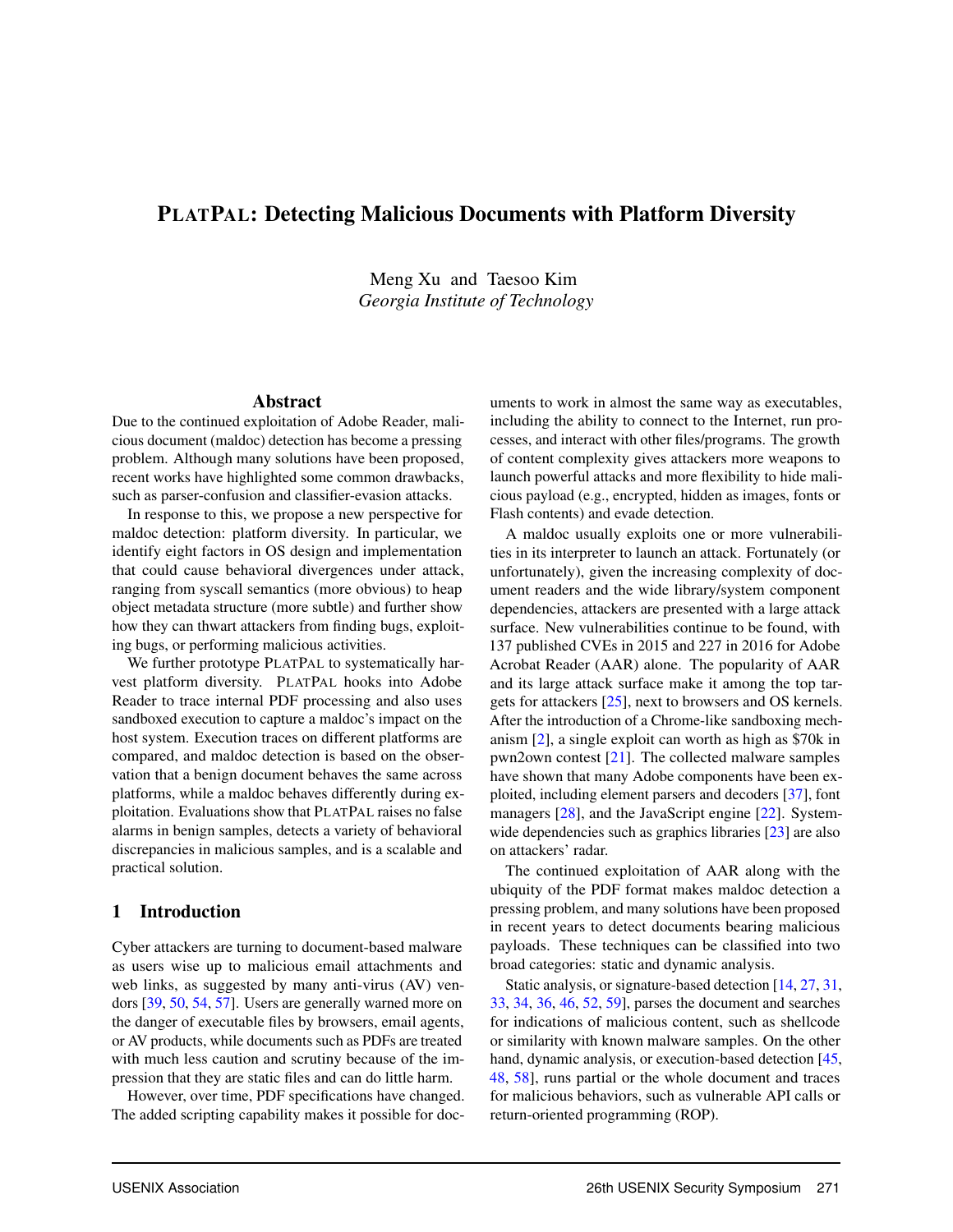However, recent works have highlighted some common drawbacks of these solutions. Carmony *et al*. [11] show that the PDF parsers used in these solutions might have overly simplified assumptions about the PDF specifications, leading to an incomplete extraction of malicious payloads and failed analysis. It has also been demonstrated that machine-learning-based detection could potentially be evaded in principled and automatic ways [35, 53, 65]. In addition, many solutions focus only on the JavaScript parts and ignore their synergy with other PDF components in launching attacks. Therefore, even though modern AV products support PDF-exploit detection, they cannot quickly adapt to novel obfuscation techniques even if the latter constitute only minor modifications of existing exploits [55]. AV products also exhibit problems providing protection against zero-day attacks, due to the lack of attack procedures and runtime traces.

In this paper, we propose PLATPAL, a maldoc detection scheme that analyzes the behavioral discrepancies of malicious document files on different platforms (e.g., Windows or Macintosh (Mac)). Unlike the static and dynamic detection schemes that rely on existing malware samples to construct heuristics, PLATPAL is based on a completely different set of insights: 1) a benign document behaves the same (in a certain level) across platforms, while 2) a malicious document causes diverged behaviors when launching exploits on different platforms.

The first assumption can be empirically verified by opening many benign samples that use a variety of PDF features across platforms. To support the second assumption, we investigated the factors in OS implementation that could cause behavioral divergences when under attack and identified eight such factors, ranging from syscall semantics (more obvious) to heap object metadata structure (more subtle). We further show how they can be used to thwart attackers in finding bugs, exploiting bugs, or performing malicious activities.

PLATPAL is based on these insights. To detect whether a document has malicious payload, PLATPAL opens it with the same version of AAR instances, but running on top of different operating systems. PLATPAL records the runtime traces of AAR while processing the document and subsequently compares them across platforms. Consensus in execution traces and outputs indicates the health of the document, while divergences signal an attack.

Although the process sounds simple and intuitive, two practical questions need to be addressed to make PLATPAL work: 1) what "behaviors" could be potentially different on different platforms? and 2) how can they be universally traced? PLATPAL traces and compares two types of behaviors. Internal behaviors include critical functions executed by AAR in the PDF processing cycle, such as loading, parsing, rendering, and script execution. External behaviors include filesystem operations, network

activities, and program launches. This aligns with typical malware analysis tools such as Cuckoo sandbox [44].

It is worth highlighting that PLATPAL should not be considered as a competitor to current malware analysis tools such as Cuckoo [44] as they rely on different assumptions. Current tools rely heavily on the availability of a blacklist (or whitelist) of OS-wide activities are already available such that a sample's behaviors can be vetted against the list. This approach works well for known malware but might lost its advantage against 0-day PDF exploits. On the other hand, PLATPAL does not require the such a list to function and only relies on the fact that it is difficult for an attacker to craft a malicious PDF that exploits AAR in exactly the same way in both Windows and Mac platforms.

PLATPAL is evaluated against 1030 benign samples that use various features in the PDF specifications and reports no discrepancies in their traces, i.e., no false alarms. For a collection of 320 maldoc samples exploiting 16 different CVEs, PLATPAL can detect divergences in 209 of them with an additional 34 samples crashing both AAR instances. The remainder are undetected for various reasons, such as targeting an old and specific version of AAR or failure to trigger malicious activities. PLATPAL can finish a scan of the document in no more than 24 seconds per platform and requires no manual driving.

Paper contribution. In summary, this paper makes the following contributions:

- We propose to execute a document across different platforms and use behavioral discrepancies as an indicator for maldoc detection.
- We perform in-depth analysis and categorization of platform diversities and show how they can be used to detect maldoc attacks.
- We prototype PLATPAL based on these insights. Evaluations prove that PLATPAL is scalable, does not raise false alarms, and detects a variety of behavioral discrepancies in malicious samples.

We plan to open source PLATPAL to prompt using platform diversity for maldoc detection and also launch a PDF maldoc scanning service for public use.

## 2 Maldoc Detection: A Survey

Existing maldoc detection methods can be classified broadly into two categories: 1) dynamic analysis, in which malicious code is executed and examined in a specially instrumented environment; and 2) static analysis, in which the detection is carried out without code execution. A summary of existing methods is presented in Table 1.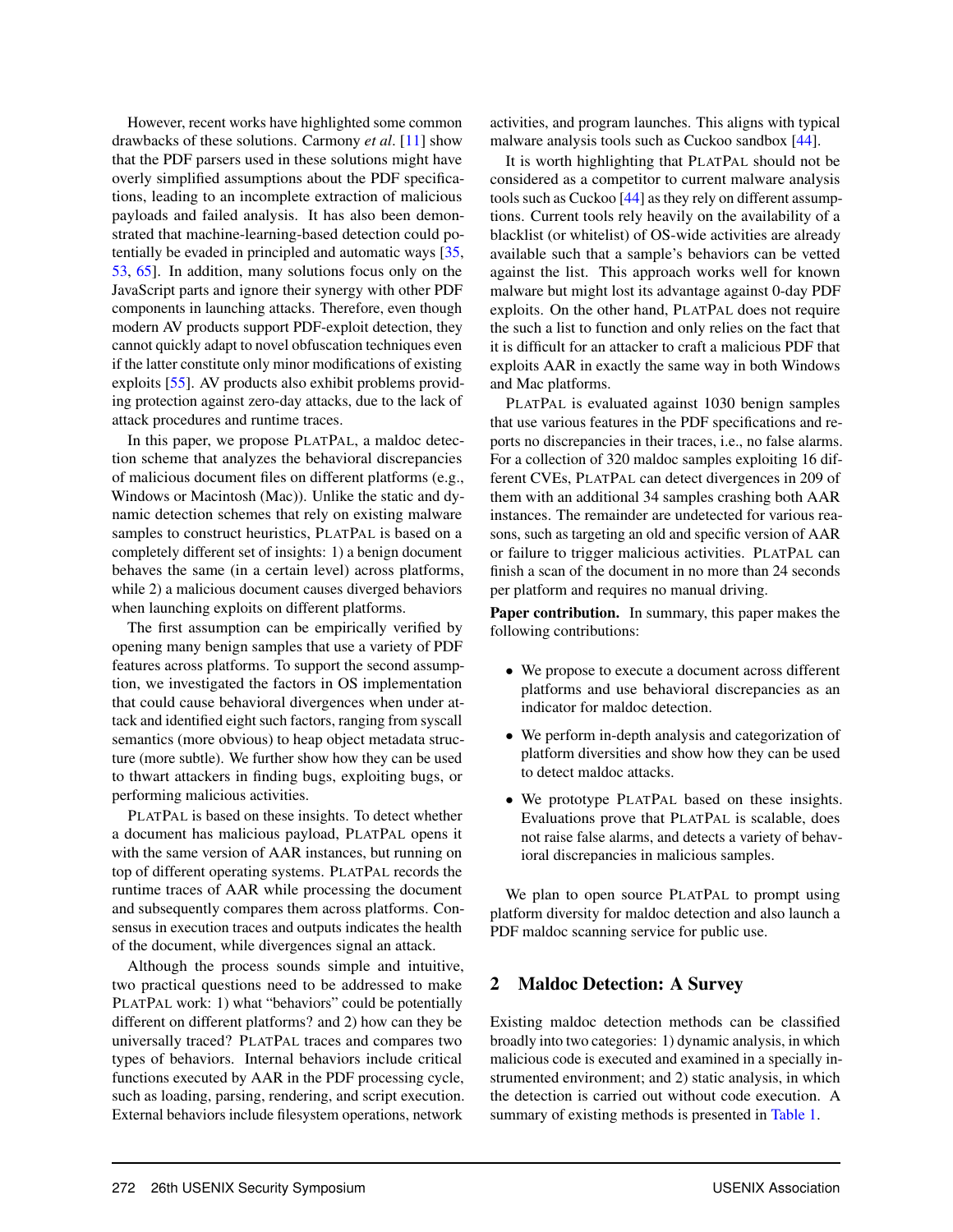| Category      | Focus      | <b>Detection Technique</b>                                    | Parser?        | $ML$ ?         | Pattern?       | <b>Evasion / Drawbacks</b> |
|---------------|------------|---------------------------------------------------------------|----------------|----------------|----------------|----------------------------|
|               | JavaScript | Lexical analysis [27]                                         | Yes            | Yes            | Yes            |                            |
|               | JavaScript | Token clustering [59]                                         |                | Yes            | Yes            | Heavy obfuscation,         |
|               | JavaScript | API reference classification [14]                             | Yes            | Yes            | Yes            | Code loading               |
| <b>Static</b> | JavaScript | Shellcode and opcode signature [31]                           | No             | N <sub>0</sub> | Yes            |                            |
|               | Metadata   | Linearized object path $[36]$                                 | Yes            | Yes            | Yes            |                            |
|               | Metadata   | Hierarchical structure [33, 52]<br>Content meta-features [46] | Yes            | Yes            | Yes            | Mimicry [53].              |
|               | Metadata   |                                                               | Yes            | Yes            | Yes            | Reverse mimicry [35]       |
|               | Both       | Many above-mentioned heuristics [34]                          | Yes            | Yes            | Yes            |                            |
| Dynamic       | JavaScript | Shellcode and opcode signature [58]                           | Yes            | N <sub>0</sub> | Yes            | Incompatible JS engine,    |
|               | JavaScript | Known attack patterns $[45]$                                  | Yes            | No             | Yes            | Non-script based attacks   |
|               | JavaScript | Memory access patterns [48]                                   | Yes            | N <sub>0</sub> | Yes            |                            |
|               | JavaScript | Common maldoc behaviors [29]                                  | N <sub>0</sub> | N <sub>0</sub> | Yes            | Zero-day exploits          |
|               | Document   | Violation of memory access invariants [62]                    | No             | No             | N <sub>0</sub> | ROP and JIT-Spraying       |

Table 1: A taxonomy of malicious PDF document detection techniques. This taxonomy is partially based on a systematic survey paper [40] with the addition of works after 2013 as well as summaries parser, machine learning, and pattern dependencies and evasion techniques.

#### 2.1 Static Techniques

One line of static analysis work focuses on JavaScript content for its importance in exploitation, e.g., a majority (over 90% according to [58]) of maldocs use JavaScript to complete an attack. PJScan [27] relies on lexical coding styles like the number of variable names, parenthesis, and operators to differentiate benign and malicious JavaScript code. Vatamanu *et al*. [59] tokenizes JavaScript code into variables types, function names, operators, etc. and constructs clusters of tokens as signatures for benign and malicious documents. Similarly, Lux0r [14] constructs two sets of API reference patterns found in benign and malicious documents, respectively, and uses this to classify maldocs. MPScan [31] differs from other JavaScript static analyzers in a way that it hooks AAR and dynamically extracts the JavaScript code. However, given that code analysis is still statically performed, we consider it a static analysis technique.

A common drawback of these approaches is that they can be evaded with heavy obfuscation and dynamic code loading (except for [31] as it hooks into AAR at runtime). Static parsers extract JavaScript based on pre-defined rules on where JavaScript code can be placed/hidden. However, given the flexibility of PDF specifications, it is up to an attacker's creativity to hide the code.

The other line of work focuses on examining PDF file metadata rather than its actual content. This is partially inspired by the fact that obfuscation techniques tend to abuse the flexibility in PDF specifications and hide malicious code by altering the normal PDF structure. PDF Malware Slayer [36] uses the linearized path to specific PDF elements (e.g., /JS, /Page, etc) to build maldoc classifiers. Srndic *et al*. [52] and Maiorca *et al*. [33] go one step further and also use the hierarchical structure for classification. PDFrate [46] includes another set of features such as the number of fonts, the average length of streams, etc. to improve detection. Maiorca *et al*. [34] focuses on both JavaScript and metadata and fuses many of the above-mentioned heuristics into one procedure to improve evasion resiliency.

All methods are based on the assumption that the normal PDF element hierarchy is distorted during obfuscation and new paths are created that could not normally exist in benign documents. However, this assumption is challenged by two attacks. Mimicus [53] implements mimicry attacks and modifies existing maldocs to appear more like benign ones by adding empty structural and metadata items to the documents with no actual impact on rendering. Reverse mimicry [35] attack, on the contrary, attempts to embed malicious content into a benign PDF by taking care to modify it as little as possible.

#### 2.2 Dynamic Techniques

All surveyed dynamic analysis techniques focus on embedded JavaScript code only instead of the entire document. MDScan [58] executes the extracted JavaScript code on a customized SpiderMonkey interpreter and the interpreter's memory space is constantly scanned for known forms of shellcode or malicious opcode sequences. PDF Scrutinizer [45] takes a similar approach by hooking the Rhino interpreter and scans for known malicious code patterns such as heap spray, shellcode, and vulnerable method calls. ShellOS [48] is a lightweight OS designed to run JavaScript code and record its memory access patterns. During execution, if the memory access sequences match a known malicious pattern (e.g., ROP, critical syscalls or function calls, etc), the script is considered malicious.

Although these techniques are accurate in detecting malicious payload, they suffer from a common problem: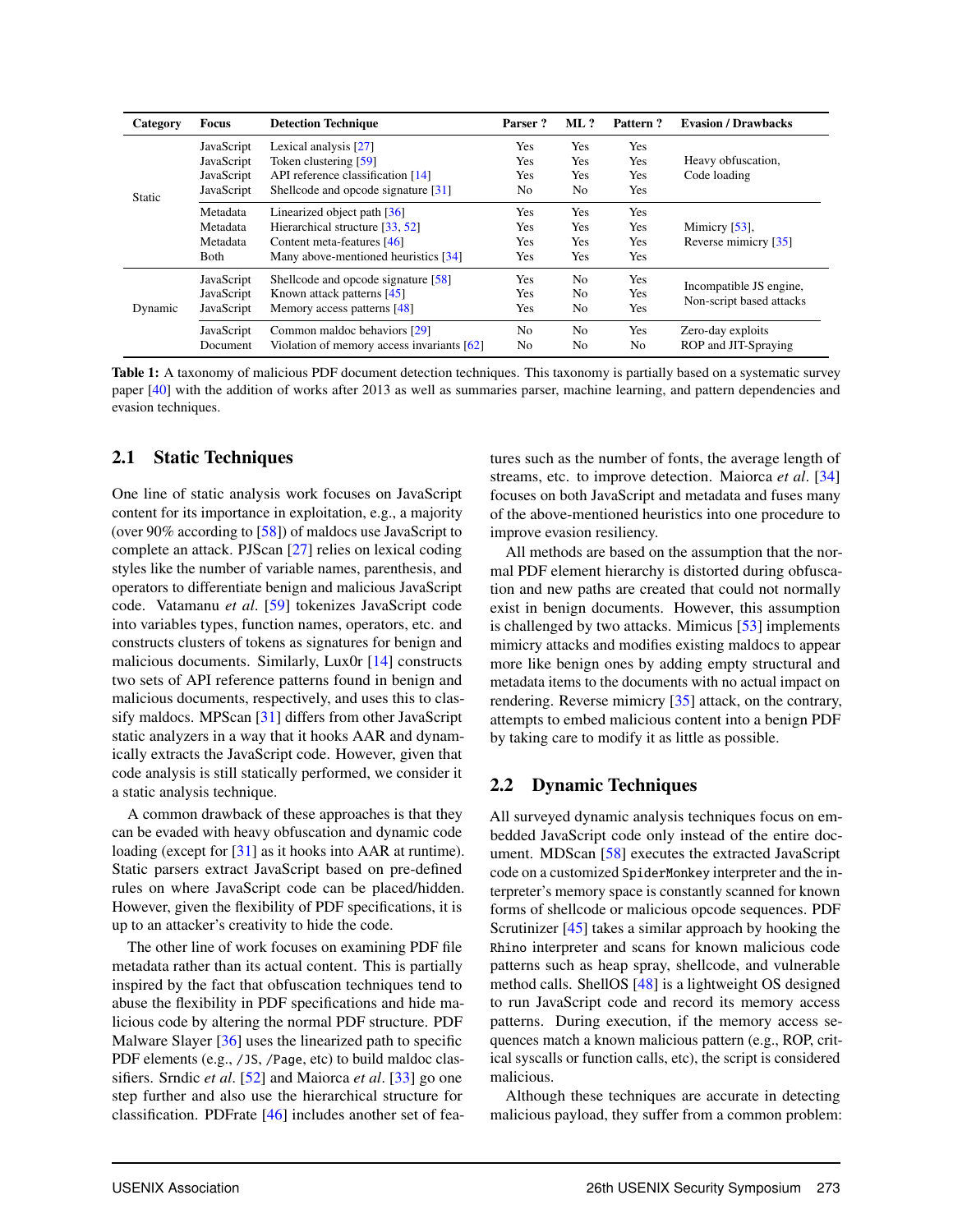an incompatible scripting environment. AAR's JavaScript engine follows not only the ECMA standard [18], but also the Acrobat PDF standard [1] (e.g., Adobe DOM elements). Therefore, without emulation, objects like doc, app, or even this (which are very common in both benign and malicious documents) will not function correctly. In addition, malicious payload can be encoded as a font or an image object in the document [37], which will neither be extracted nor detected. Certain attacks might also exploit the memory layout knowledge such as the presence of ROP gadgets or functions available in AAR and its dependent libraries, which is hard to emulate in an external analysis environment.

Instead of emulating the JavaScript execution environment, Liu *et al*. [29] instruments the PDF document with context monitoring code and uses AAR's own runtime to execute JavaScript code and hence is not affected by the incompatibility problem. However, the instrumented code only monitors common and known patterns of malicious behavior such as network accesses, heap-spraying, and DLL-injection, etc, which are not fully generic and have to be extended when new anti-detection measures of malicious code come up. CWXDetector [62] proposes a W⊕X-like approach to detect illegitimate code injected by maldocs during execution. But similar to  $W \oplus X$ , its effectiveness is compromised in the presence of ROP and JIT-spraying.

## 2.3 Summary and Motivations

Surveying the maldoc detection techniques yields several interesting observations:

Parser reliance. Since a document consists of both data (e.g., text) and executable (e.g., script) components, a common pattern is to first extract the executable components and further examine them with either static or dynamic analysis. To this end, a parser that is capable of parsing PDF documents the same way as AAR does is generally assumed. As shown in Table 1, all but three methods use either open-sourced or their home-grown parsers and assume their capability. However, Carmony *et al*. [11] shows that these parsers are typically incomplete and have oversimplified assumptions in regard to where JavaScript can be embedded, therefore, *parser confusion attacks* can be launched to easily evade their detection.

Machine learning reliance. Machine learning techniques are heavily used in maldoc detection, especially in static analysis, because of their ability in classification/clustering without prior knowledge of the pattern. As shown in Table 1, seven out of 13 methods use machine learning to differentiate benign and malicious documents, while another four methods can also be converted to use machine learning for heuristics mining. However, recently proposed adversarial machine learning techniques [20, 42, 65] raise serious doubts about the effectiveness of classifiers based on superficial features in the presence of adversaries. For example, Xu *et al*. [65] is capable of automatically producing evasive maldoc variants without knowledge about the classifier, in a way similar to genetic programming.

Structural/behavioral discrepancy. An implicit assumption in the surveyed methods is that structural/behavioral discrepancies exist between benign and malicious documents and such discrepancies can be observed. Since the document must follow a public format specification, commonalities (structural or behavioral) are expected in benign documents. If a document deviates largely from the specification or the common patterns of benign samples, it is more likely to be a malicious document. However, such an assumption is challenged by the Mimicus [53] and reverse mimicry [35] attacks in a way that a maldoc can systematically evades detection if an attacker knows the patterns used to distinguish benign and malicious documents. In addition, deriving the discrepancy patterns requires known malware samples. Therefore, all but one methods in Table 1 require known malware samples either to learn patterns automatically or to manually define patterns based on heuristics, expectations, or experience. This restricts their capabilities in detecting zero-day attacks where no prior knowledge can be obtained.

Full dynamic analysis. It is worth noting that only one dynamic detection method performs analysis on the entire file; instead, the rest of the methods perform analysis on the extracted JavaScript code only. This is in contrast with traditional sandboxed malware analysis such as Cuckoo [44] or CWSandbox [63], which executes the malware and examines its behavior and influence on the host operating system during runtime. One reason could be because the maldoc runs on top of AAR, which itself is a complex software and leaves a large footprint on the host system. The traces of maldoc execution are hidden in the large footprint, making analysis much harder.

Motivation. The development of PLATPAL is motivated by the above-mentioned problems in maldoc detection research. We design PLATPAL to: 1) share the same view of the document as the intended interpreter (i.e., AAR in this paper); 2) use simple heuristics that do not rely on machine learning; 3) detect zero-day attacks without prior knowledge; 4) capture the maldoc's influence on the host system; and 5) be complementary to the surveyed techniques to further raise the bar for maldoc attackers.

## 3 Platform Diversity

This section focuses on understanding why platform diversity can be an effective approach in detecting maldoc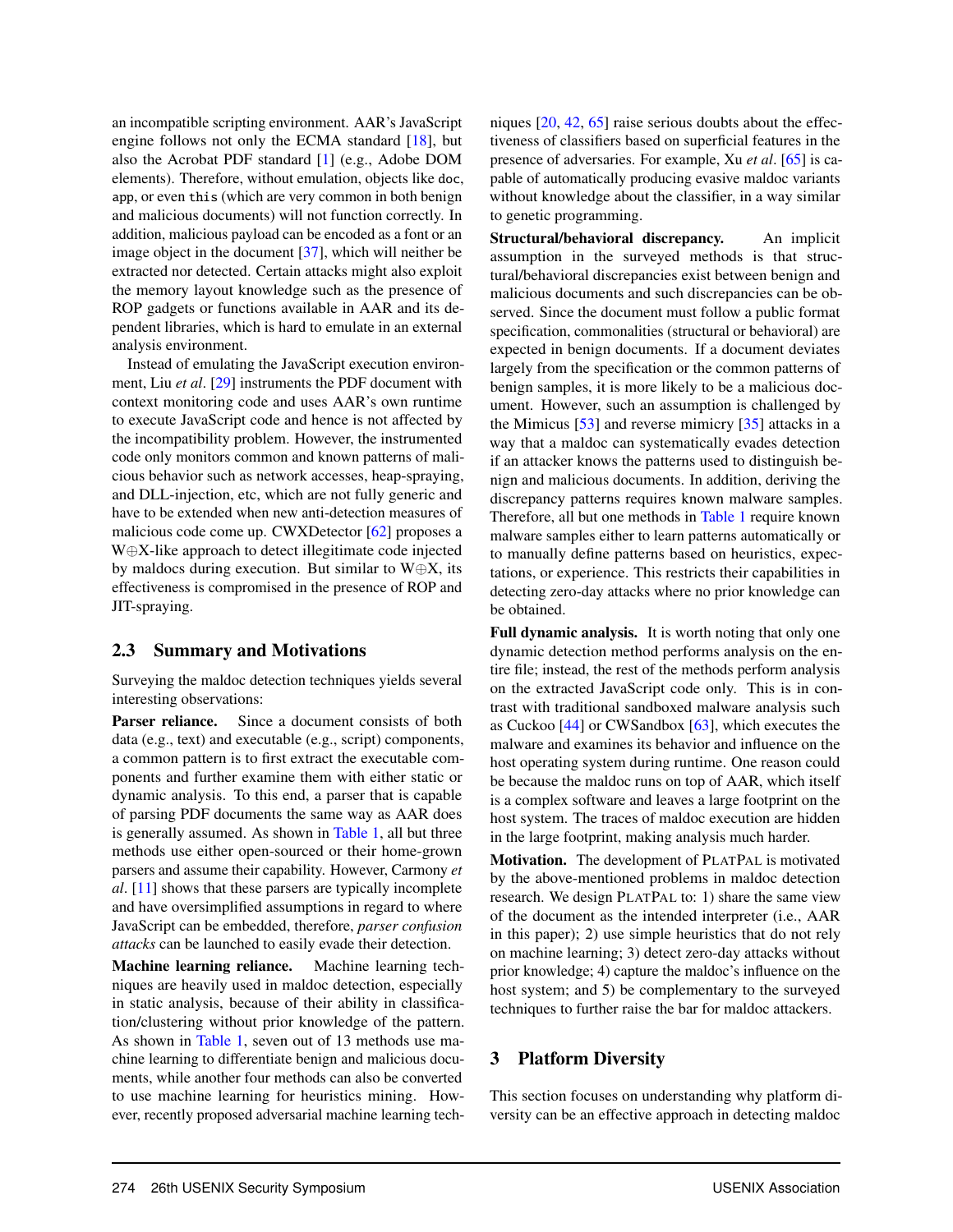attacks. We first present a motivating example and then list the identified factors that are important in launching attacks, but are different on Windows and Mac platforms. We further show how to use them to thwart attackers and concretize it with four case studies. We end by discussing platform-detection techniques that a maldoc can use and the precautions PLATPAL should take.

# 3.1 A Motivating Example

In December 2012, researchers published a public proofof-concept exploit for AAR [37]. This exploit attacks a heap overflow vulnerability found in the PDF parser module when parsing an embedded BMP RLE encoded image (CVE-2013-2729). By simply opening the maldoc, the AAR instance on Windows platform (including Windows 7, 8 and 10) is compromised and the attacker can run arbitrary code with the privileges of the compromised process. During our experiment, we ran this exploit on the Windows version of AAR 10.1.4 and reproduced the attack. However, when we opened the same sample with the Mac version of AAR 10.1.4, the attack failed and no malicious activities were observed.

In fact, in the malware history, Windows has drawn more attraction from attackers than Mac, and the same applies to maldocs. The Windows platform tends to be more profitable because of its market share, especially with enterprise users [38], who heavily use and exchange PDF documents. Therefore, it is reasonable to expect that the majority of maldocs target primarily the Windows platform, as cross-platform exploits are much harder to develop due to the factors discussed later.

The mindset of maldoc attackers and the discrepancy in reacting to malicious payload among different platforms inspire us to use platform diversity as the heuristic for maldoc detection: a benign document "behaves" the same when opened on different platforms while a maldoc could have different "behaviors" when launching exploits on different platforms. In other words, cross-platform support, the power used to make the PDF format and AAR popular, can now be used to defend against maldoc attacks.

# 3.2 Diversified Factors

We identified eight factors related to launching maldoc attacks but are implemented differently on Windows and Mac platforms.

Syscall semantics. Both syscall numbers and the register set used to hold syscall parameters are different between Windows and Mac platforms. In particular, file, socket, memory, process, and executable operations all have nonoverlapping syscall semantics. Therefore, crafting shellcode that executes meaningfully on both platforms is extremely difficult in practice.

Calling conventions. Besides syscalls, the calling convention (i.e., argument passing registers) for userspace function differs, too. While Windows platforms use rcx, rdx, and r8 to hold the first three parameters, Mac platforms use rdi, rsi, and rdx. This makes ROP-like attacks almost impossible, as the gadgets to construct these attacks are completely different.

Library dependencies. The different sets of libraries loaded by AAR block two types of exploits: 1) exploits that depend on the existence of vulnerabilities in the loaded libraries, e.g., graphics libraries, font manager, or libc, as they are all implemented differently on Windows and Mac platforms; and 2) exploits that depend on the existence of certain functions in the loaded libraries, e.g., LoadLibraryA, or dlopen.

Memory layout. The offset from the attack point (e.g., the address of the overflowed buffer or the integer value controlled by an attacker) to the target point, be it a return address, GOT/PLT entry, vtable entry, or even control data, is unlikely to be the same across platforms. In other words, directing control-flow over to the sprayed code can often be blocked by the discrepancies in memory layouts across platforms.

Heap management. Given the wide deployment of ASLR and DEP, a successful heap buffer overflow usually leads first to heap metadata corruption and later exploits the heap management algorithm to obtain access to control data (e.g., vtable). However, heap management techniques are fundamentally different between Windows and Mac platforms. Therefore, the tricks to corrupt metadata structures maintained by segment heap [67] (Windows allocator) will not work in the magazine malloc  $[5]$  (Mac allocator) case and vice versa.

Executable format. While Windows platforms generally recognize COM, NE, and PE formats, Mac platforms recognize only the Mach-O format. Therefore, maldocs that attempt to load an executable after exploitation will fail. Although "fat binaries" that can run on multiple CPU architectures exist, we are not aware of an executable format (or any wrapper tools) that is capable of running on multiple platforms.

**Filesystem semantics.** Windows uses backslashes  $(\n)$ as path separators, while Mac uses forward slashes (/). In addition, Windows has a prefixed drive letter (e.g.,  $C:\ \rangle$ ) while Mac has a mount point (e.g., the root /). Therefore, hard-coded path names, regardless of whether they are in JavaScript or attacker-controlled shellcode, will break on at least one platform. Dynamically generated filenames rely on the fact that certain files exist at a given path, which is unlikely to hold true across platforms.

Expected programs/services. This is heavily relied upon by the dropper or phishing type of maldocs, for example, dropping a malformed MS Office document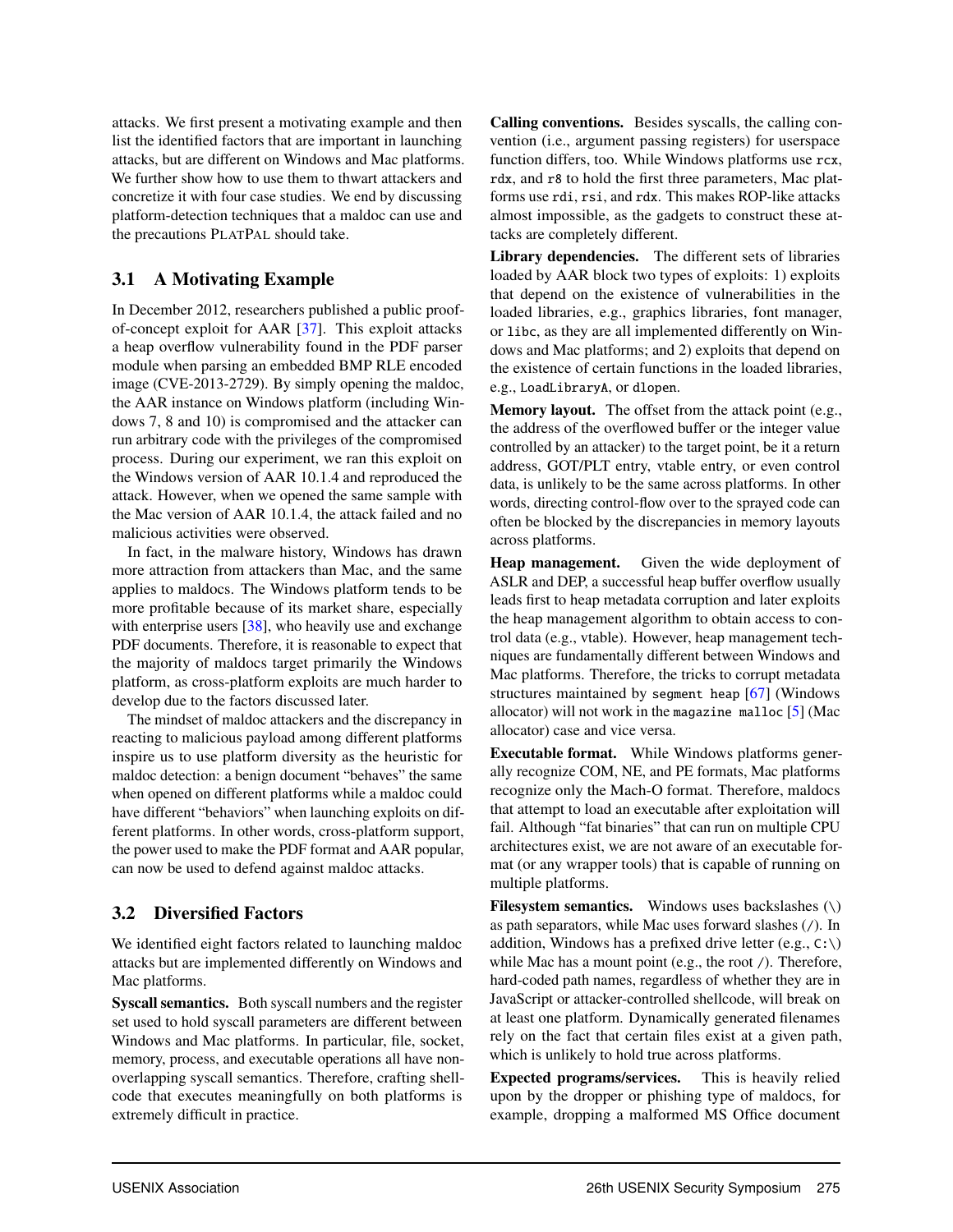that exploits MS Office bugs, or redirecting the user to a malicious website that attacks the Internet Explorer browser. As Mac platforms are not expected to have these programs, such attacks will fail on Mac platforms.

## 3.3 Attack Categorization

As shown in Figure 1, a typical maldoc attack consists of three steps: 1) finding vulnerabilities, 2) exploiting them to inject attacker-controlled program logic, and 3) profiting by performing malicious activities such as stealing information, dropping backdoors, C&C, etc. The identified diversity factors in §3.2 can help detect maldocs at different stages.

In terms of finding vulnerabilities, exploiting vulnerabilities on platform-specific components can obviously be detected by PLATPAL, as the vulnerable components do not exist on the other platform.

The exploitation techniques can be divided into two subcategories, based on whether an attack exploits memory errors (e.g., buffer overflow, integer overflow, etc) to hijack control-flow or exploits logic bugs (e.g., JavaScript API design flaws).

Memory-error based control-flow hijacking puts a high requirement on the memory content during exploitation. For example, ROP attacks, which are commonly found in maldoc samples, require specific gadgets and precise information on where to find them in order to make powerful attacks. However, these gadgets and their addresses in memory can be easily distorted by the discrepancies in loaded libraries and memory layouts.

On the other hand, exploiting features that are naturally cross-platform supported, e.g., JavaScript hidden API attacks or abusing the structure of PDF document to obfuscate malicious payload, are not subject to the intricacies of runtime memory contents and are more likely to succeed.

Finally, even if an attacker succeeds in the first two steps, the attack can be detected while the maldoc is performing malicious activities, such as executing a syscall, loading a PE-format executable on Mac platforms, or accessing a file that exists only on Windows platforms.

# 3.4 Case Studies

We use representative examples to show how platform diversity can be used to detect maldoc attacks in each step shown in Figure 1.

Platform-specific bug. One source of platform-specific bugs comes from system libraries that are used by AAR. An example is CVE-2015-2426, an integer overflow bug in the Windows Adobe Type Manager Library. A detailed study can be found at [28]. In this case, opening the maldoc sample on Windows platforms will trigger the exploitation, while nothing will happen when opening it on Mac platforms. In other words, maldocs that exploit bugs in dependent libraries will surely fail on other platforms.

Another source of bugs comes from the AAR implementation itself, and we also found a few cases where the implementation of the same function can be vulnerable on one platform but safe on the other. For example, CVE-2016-4119 is a use-after-free vulnerability in the zlib deflating algorithm used by AAR to decompress embedded images [30]. The Mac version of AAR is able to walk through the document and exit gracefully, while AAR on Windows crashes during the rendering stage. A closer look at their execution shows that the decoded image objects are different on these platforms.

Memory error. Due to the deployment of ASLR and DEP in modern operating systems, direct shellcode injection cannot succeed. As a result, attackers exploiting memory errors generally require some form of heap preparation to obtain read/write accesses to control data, and the most common target we observed is vtable.

In the case of [37], the maldoc sample exploits CVE-2013-2729, an integer overflow bug in AAR itself, to prepare the heap to obtain access to a vtable associated with an image object. In particular, it starts by allocating 1000 consecutive memory chunks, each of 300 bytes, a value carefully selected to match the size of the vtable, and subsequently free one in every 10 chunks to create a few holes. It then uses a malformed BMP image of 300 bytes to trigger the integer overflow bug and manages to override the heap metadata, which resides in an attacker-controlled slot (although the attacker does not know which slot before hand). The malformed BMP image is freed from memory, but what is actually freed is the attacker-controlled slot, because of the heap metadata corruption. Later, when the struct containing a vtable is allocated in the same slot (almost guaranteed because of heap defragmentation), the attacker gains access and hijacks control-flow by overriding vtable entries.

However, this carefully constructed attack has two assumptions, which do not hold across platforms: 1) the size of the vtable on Windows and Mac platforms is different; and 2) the heap object metadata structures are different. As a result, overriding the heap metadata on Mac platform yields no observable behaviors.

Logic bugs. Another common attack vector of AAR is the logic bugs, especially JavaScript API design flaws. Unlike attacks that exploit memory errors, JavaScript API attacks generally require neither heap constructions nor ROP-style operations. Instead, they can be launched with as little as 19 lines of JavaScript code, as shown in Figure 2. Gorenc *et al*. [22] further extends this technique to complete remote code execution attacks by abusing hidden JavaScript APIs.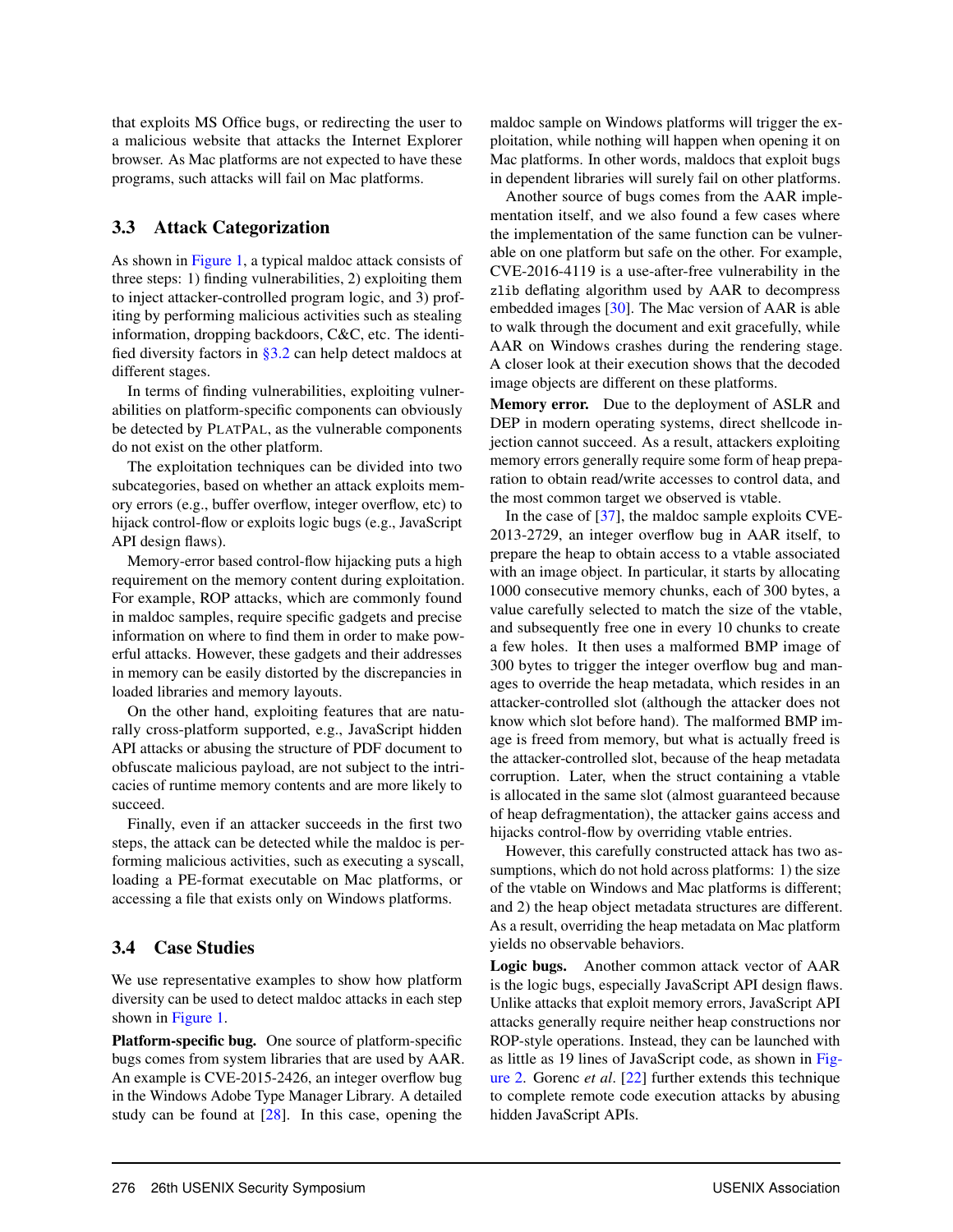

Figure 1: Using platform diversity to detect maldocs throughout the attack cycle. *Italic texts* near  $\times$  refers to the factors identified in §3.2 that can be used to detect such attacks. A dash line means that certain attacks might survive after the detection.

```
1 var t = \{\};2 t.__defineSetter__('doc', app.beginPriv);
3 t.__defineSetter__('user', app.trustedFunction);
   t.__defineSetter__('settings', function() { throw 1; });
5 t. __proto__ = app;
6 try \{DynamicAnnotStore.call(t, null, f);
8 \} \text{ catch}(e) \{ \}9
10 \text{ f}():
11 function f() {
12 app.beginPriv();
13 var file = '/c/notes/passwords.txt';
14 var secret = util.stringFromStream(
15 util.readFileIntoStream(file, 0)
16 );
17 app.alert(secret);
18 app.endPriv();
19 }
```
Figure 2: CVE-2014-0521 proof-of-concept exploitation

Besides being simple to construct, these attacks are generally available on both Windows and Mac platforms because of the cross-platform support of the JavaScript. Therefore, the key to detecting these attacks via platform diversity is to leverage differences system components such as filesystem semantics, expected installed programs, etc., and search for execution divergences when they are performing malicious activities. For example, line 15 will fail on Mac platforms in the example of Figure 2, as such a file path does not exist on Mac.

#### 3.5 Platform-aware Exploitation

Given the difficulties of launching maldoc attacks on different platforms with the same payload, what an attacker can do is to first detect which platform the maldoc is running on through explicit or implicit channels and then launch attacks with platform-specific payload.

In particular, the Adobe JavaScript API contains publicly accessible functions and object fields that could return different values when executed on different platforms. For example, app.platform returns WIN and MAC on respective platforms. Doc.path returns file path to the

document opened, which can be used to check whether the document is opened on Windows or Mac by testing whether the returned path is prefixed with /c/.

Another way to launch platform-aware attacks is to embed exploits on two platform-specific vulnerabilities, each targeting one platform. In this way, regardless of on which platform the maldoc is opened, one exploit will be triggered and malicious activities can occur.

In fact, although platform-aware maldocs are rare in our sample collection, PLATPAL must be aware of these attack methods and exercises precautions to detect them. In particular, the possibility that an attacker can probe the platform first before launching the exploit implies that merely comparing external behaviors (e.g., filesystem operations or network activities) might not be sufficient as the same external behaviors might be due to the result of different attacks. Without tracing the internal PDF processing, maldocs can easily evade PLATPAL's detection using platform-specific exploits, for example, by carrying multiple ROP payloads and dynamically deciding which payload to use based on the return value of app.platform, or even generating ROP payload dynamically using techniques like JIT-ROP [49].

However, we do acknowledge that, given the complexity of the PDF specification, PLATPAL does not enumerate all possible platform-probing techniques. Therefore, PLATPAL could potentially be evaded through implicit channels we have not discovered (e.g., timing sidechannel).

#### 3.6 Platform-agnostic Exploitation

We also identified several techniques that can help "neutralize" the uncertainties caused by platform diversity, including but not limited to heap feng-shui, heap spray, and polyglot shellcode.

Heap feng-shui. By making consecutive heap allocations and de-allocations of carefully selected sizes, an attacker can systematically manipulate the layout of the heap and predict the address of the next allocation or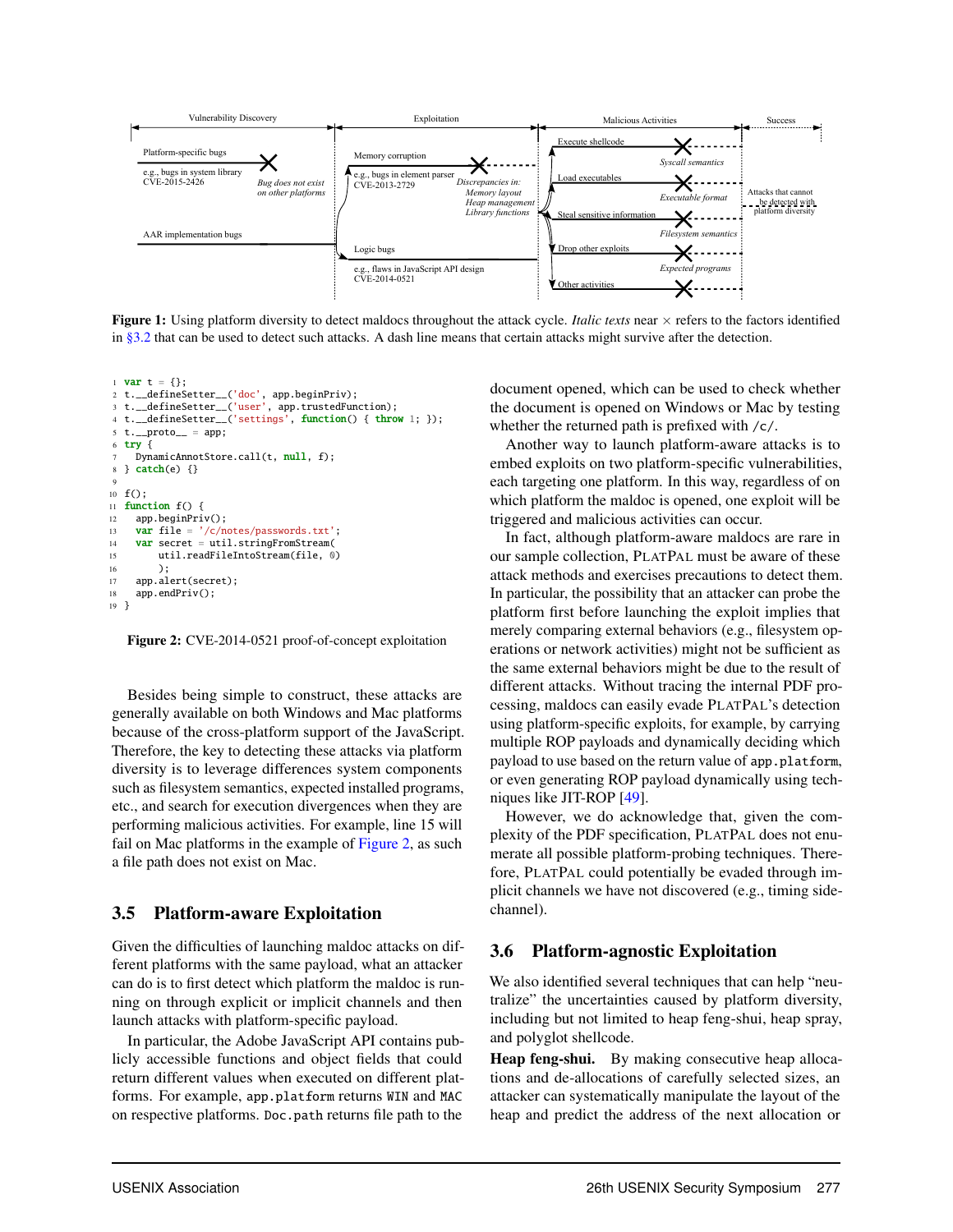de-allocation [51]. This increases the chance of obtaining access to critical data such as vtables even without knowing every detail of the system memory allocator.

Heap spray and NOP sled. By repeatedly allocating the attack payload and NOP sled in heap [13], an attacker is alleviated from using precise memory locations for control-flow hijacking; instead, an attacker only needs to ensure that control-flow is redirected to the sprayed area. Ployglot shellcode trampoline. Although not seen in the wild, it is possible to construct OS-agnostic shellcode in a similar manner as CPU architecture-agnostic shellcode [17, 64]. The key idea is to find operations that are meaningful in one platform and NOP on the other and use these operations to jump to different code for platform-specific activities.

Although these operations can succeed on both platforms, attacks using these techniques can still be detected by platform diversity. This is because these operations have to be paired with other procedures to complete an end-to-end attack. For example, heap manipulation can succeed but the resulting memory layout might not be suitable for both platforms to land the critical data in attacker-controlled memory because of the discrepancies in heap management, while ployglot shellcode trampolines can run without crashing AAR, but the attack can still be detected by the malicious activities performed.

## 4 The PLATPAL Approach

This section presents the challenges and their solutions in designing PLATPAL that harvests platform diversity for maldoc detection.

# 4.1 Dual-level Tracing

Although the platform diversity heuristic sounds intuitive, two natural questions arise: 1) What "behaviors" could be potentially different across different platforms? and 2) How can they be universally traced and compared?

To answer the first question, "behaviors" must satisfy two requirements: 1) they are available and do not change across platforms and 2) they are the same for benign documents and could be different for maldocs. To this end, we identified two sets of "behaviors" that match these requirements: AAR's internal PDF processing functions (*internal behaviors*) and external impact on the host system while executing the document (*external behaviors*).

For *internal behaviors*, in AAR, PDF documents pass through the PDF processing functions in a deterministic order and trigger pre-defined callbacks sequentially. For example, a callback is issued when an object is resembled or rendered. When comparing execution across platforms, for a benign document, both function execution order and results are the same because of the cross-platform support of AAR, while for a maldoc, the execution trace could be different at many places, depending on how the attack is carried out.

In terms of *external behaviors*, because of the crossplatform nature of PDF specifications, if some legitimate actions impact the host system in one platform, it is expected that the same actions will be shown when opening the document on the other platform. For example, if a benign document connects to a remote host (e.g., for content downloading or form submission), the same behavior is expected on other platforms. However, if the Internet connection is triggered only upon successful exploitation, it will not be shown on the failing platform.

The architecture of PLATPAL is described in Figure 3. PLATPAL traces both internal and external behaviors, and we argue that tracing both types of behaviors is necessary. Tracing external behaviors is crucial to catch the behavioral discrepancy after a successful exploitation, i.e., the malicious activity step in Figure 1. For example, after a successful JavaScript hidden API attack [22], the attacker might want to execute shellcode, which will fail on Mac because of discrepancies in syscall semantics. The internal behaviors, however, all show the same thing: execution of JavaScript code stops at the same place.

The most compelling reason to have an internal behavior tracer is to defeat platform probing attempts, without which PLATPAL can be easily evaded by launching platform-aware attacks, as described in §3.5. Another reason to trace internal behaviors is to provide some insights on which AAR component is exploited or where the attack occurs, which helps the analysis of maldoc samples, especially for proof-of-concept (PoC) samples that simply crash AAR without any external activities.

# 4.2 Internal PDF Processing

PLATPAL's internal behavior tracer closely follows how AAR processes PDF documents. PDF processing inside AAR can be divided into two stages.

In the *parsing* stage, the underlying document is opened and the header is scanned to quickly locate the trailer and cross reference table (XRT). Upon locating the XRT, basic elements of the PDF document, called COS objects, are enumerated and parsed. Note that COS objects are only data with a type label (e.g., integer, string, keyword, array, dictionary, or stream). One or more COS objects are then assembled into PDF-specific components such as text, image, font, form, page, JavaScript code, etc. according to AAR's interpretation of PDF specifications. The hierarchical structure (e.g., which texts appear in a particular page) of the PDF document is also constructed along this process. The output, called PD tree, is then passed to the rendering engine for display.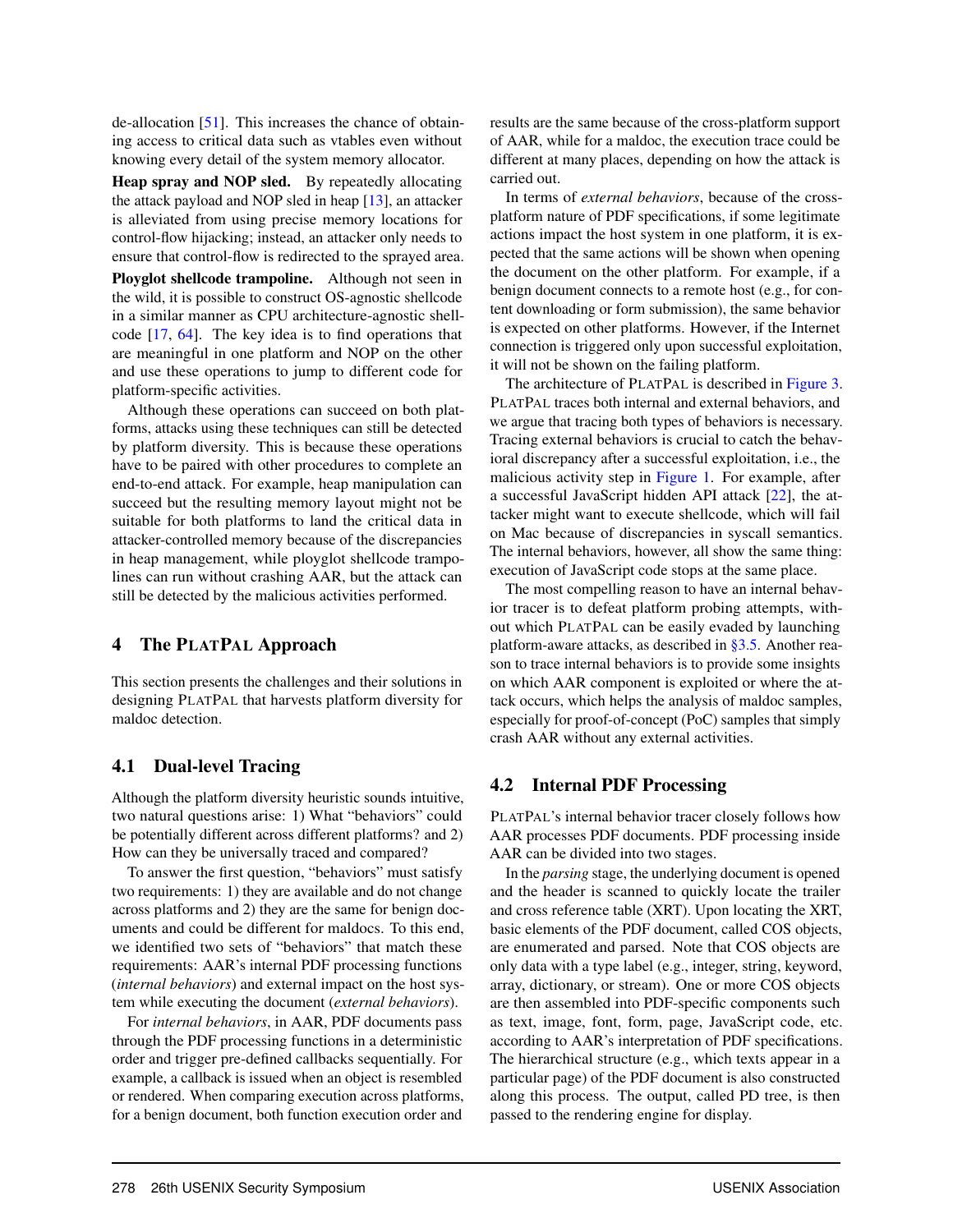

Figure 3: PLATPAL architecture. The suspicious file is submitted to two VMs with different platforms. During execution, both internal and external behaviors are traced and compared. Divergence in any behavior is considered a malicious signal.

The *drawing* stage starts by performing OpenActions specified by the document, if any. Almost all maldocs will register anything that could trigger their malicious payload in OpenActions for immediate exploitation upon document open. Subsequent drawing activities depend on user's inputs, such as scrolling down to the next page triggers the rendering of that page. Therefore, in this stage, PLATPAL not only hooks the functions but also actively drives the document rendering component by component. Note that displaying content to screen is a platform-dependent procedure and hence, will not be hooked by PLATPAL, but the callbacks (e.g., an object is rendered) are platform-independent and will be traced.

In addition, for AAR, when the rendering engine performs a JavaScript action or draws a JavaScript-embedded form, the whole block of JavaScript code is executed. However, this also enables the platform detection attempts described in §3.5 and an easy escape of PLATPAL's detection. To avoid this, PLATPAL is designed to suppress the automatic block execution of JavaScript code. Instead, the code is tokenized to a series of statements that are executed one by one, and the results from each execution are recorded and subsequently compared. If the statement calls a user-defined function, that function is also executed step-wise.

Following is a summary of recorded traces at each step: COS object parsing: PLATPAL outputs the parsing results of COS objects (both type and content).

PD tree construction: PLATPAL outputs every PD component with type and hierarchical position in the PD tree. Script execution: PLATPAL outputs every executed statement and the corresponding result.

Other actions: PLATPAL outputs every callback triggered during the execution of this action, such as change of page views or visited URLs.

Element rendering: PLATPAL outputs every callback triggered during the rendering of the PDF element.

#### 4.3 External System Impact

As syscalls are the main mechanisms for a program to interact with the host platform, PLATPAL hooks syscalls and records both arguments and return values in order to capture the impact of executing a maldoc on the host system. However, for PLATPAL, a unique problem arises when comparing syscalls across platforms, as the syscall semantics on Windows and Mac are drastically different.

To ease the comparison of external behaviors across platforms, PLATPAL abstracts the high-level activities from the raw syscall dumps. In particular, PLATPAL is interested in three categories of activities:

Filesystem operations: including files opened/created during the execution of the document, as well as file deletions, renames, linkings, etc.

Network activities: including domain, IP address, and port of the remote socket.

External executable launches: including execution of any programs after opening the document.

Besides behaviors constructed from syscall trace, PLATPAL additionally monitors whether AAR exits gracefully or crashes during the opening of the document. We (empirically) believe that many typical malware activities such as stealing information, C&C, dropping backdoors, etc, can be captured in these high-level behavior abstractions. This practice also aligns with many automated malware analysis tools like Cuckoo [44] and CWSandbox [63], which also automatically generate a summary that sorts and organizes the behaviors of malware into a few categories. However, unlike these dynamic malware analysis tools that infer maliciousness of the sample based on the sequence or hierarchy of these activities, the only indication of maliciousness for PLATPAL is that the set of captured activities differs across platforms. Another difference is that the summary generated by Cuckoo and CWSandbox usually requires manual interpretation to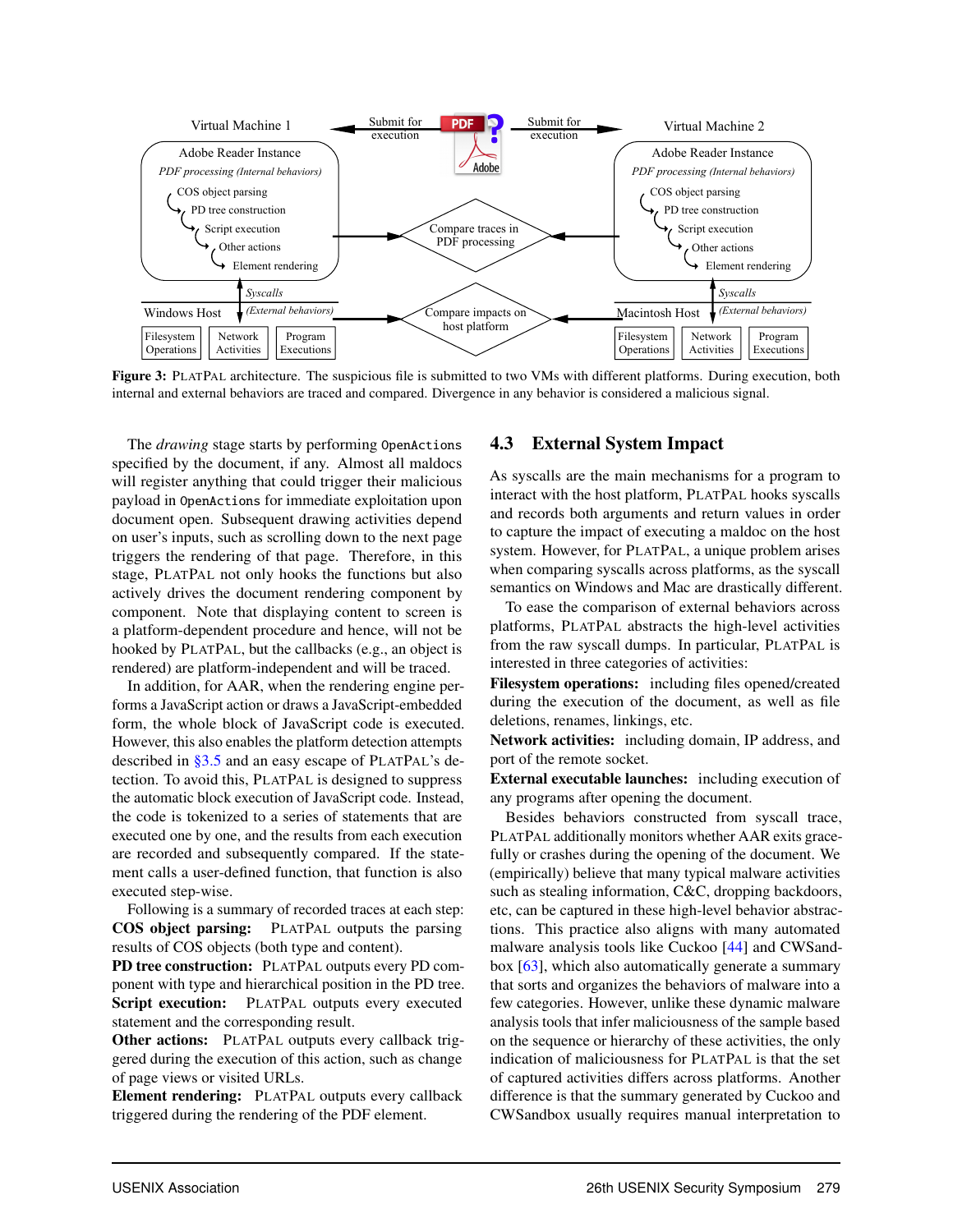judge maliciousness, while the summary from PLATPAL requires no human effort in comparing behaviors across platforms.

## 5 Implementation

PLATPAL consists of three components: 1) an internal behavior tracer in the form of AAR plugin; 2) an external behavior tracer in the form of syscall tracer; and 3) a sandboxed environment for dynamic document examination based on VMware. We prototype PLATPAL to work on recent Windows (versions 7, 8 and 10) and Mac (versions Yosemite, El Capitan, and Sierra) platforms, and is compatible with all AAR versions from Adobe Reader X 10.0 to the latest version of Adobe Acrobat DC.

# 5.1 Internal Behavior Tracer

Given that AAR is closed-source software, it is not viable to hook AAR's PDF processing functions through source code instrumentation. Initially, we used dynamic binary instrumentation tools (i.e., Intel Pin [32] and DynamoRio [7]) to hook the execution of AAR and examine function calls at runtime. However, such an approach has two significant drawbacks: 1) These tools introduce a 16-20 times slowdown, which is not tolerable for practical maldoc detection. For example, executing a two-page document could take up to five minutes, and sometimes is even halted by the system; 2) The PDF processing logic is hidden in over 15000 functions (latest version of AAR) with no name or symbol information. It is difficult if not impossible to identify the critical functions as well as to construct the whole cycle.

To this end, PLATPAL chooses to develop an AAR plugin as the internal behavior tracer. The AAR plugin technology [3] is designed to extend AAR with more functionalities such as database interaction, online collaboration, etc. The compiled plugin takes the form of a loadable DLL on Windows and an app bundle on Mac, which is loaded by AAR upon initialization and has significant control over AAR at runtime. The AAR plugin provides a few nice features that suit PLATPAL's needs: 1) Its cross-platform support abstracts the platform-specific operations to a higher level; 2) It uses the internal logic of AAR in PDF processing and summarizes the logic into 782 functions and callbacks (nicely categorized and labeled), which enables PLATPAL to both passively monitor the execution of these functions and actively drive the document, including executing JavaScript code and rendering elements; 3) It is stable across AAR versions (only two functions are added since version 10, which are not used by PLATPAL); 4) Since the AAR plugin is in the form of a loadable module, it shortens the total document analysis time to an average of 24 seconds.

In recording behaviors discussed in §4.2, the COS objects and PD hierarchical information are extracted using the enumeration methods provided by the CosDoc, PDDoc, and PDF\_Consultant classes. JavaScript code is first tokenized by a lexer adapted from SpiderMonkey and executed statement-by-statement with AFExecuteThisScript method from AcroForm class. The rest of the PDF-supported actions are launched with the AVDocPerformAction method. The PDF processing functions exposed to the AAR plugin can be hooked by the simple JMP-Trampoline hot-patching technique as summarized in  $[6]$ .

# 5.2 External Behavior Tracer

As illustrated in §4.3, PLATPAL's external behavior tracer records syscall arguments and return values during document execution. On Windows, the tracer is implemented based on NtTrace  $[41]$ ; on Mac, the tracer is a Dscript utilizing the DTrace [9] mechanism available on BSD systems. Both techniques are mature on respective platforms and incur small execution overhead: 15% to 35% compared to launching AAR without the tracer attached, which helps to control the total execution time per document. Constructing the high-level behaviors is performed in a similar manner as Cuckoo guest agent [44].

In PLATPAL, syscall tracing starts only after the document is opened by AAR. The AAR initialization process is not traced (as AAR itself is not a malware) and PLATPAL is free of the messy filesystem activities (e.g., loading libraries, initializing directory structures, etc) during the start-up, leaving the execution trace in a very short and clean state. In fact, a benign document typically has around 20 entries of filesystem traces and no network activities or external program launches. AAR uses a single thread for loading and parsing the document and spawns one helper thread during document rendering. Syscalls of both threads are traced and compared.

To compare file paths, PLATPAL further aggregates and labels filesystem operation traces into a few categories that have mappings on both platforms, including AAR program logic, AAR support file, AAR working caches, system library/framework dependencies, system fonts, and temporary files. Files outside these labels will go to the unknown category and will be compared based on filenames.

# 5.3 Automated Execution Sandbox

For PLATPAL, the purpose of having an automated execution sandbox is twofold: 1) to confine the malicious activities within a proper boundary and 2) to provide a clean execution environment for each document examination that is free from side effects by prior executions.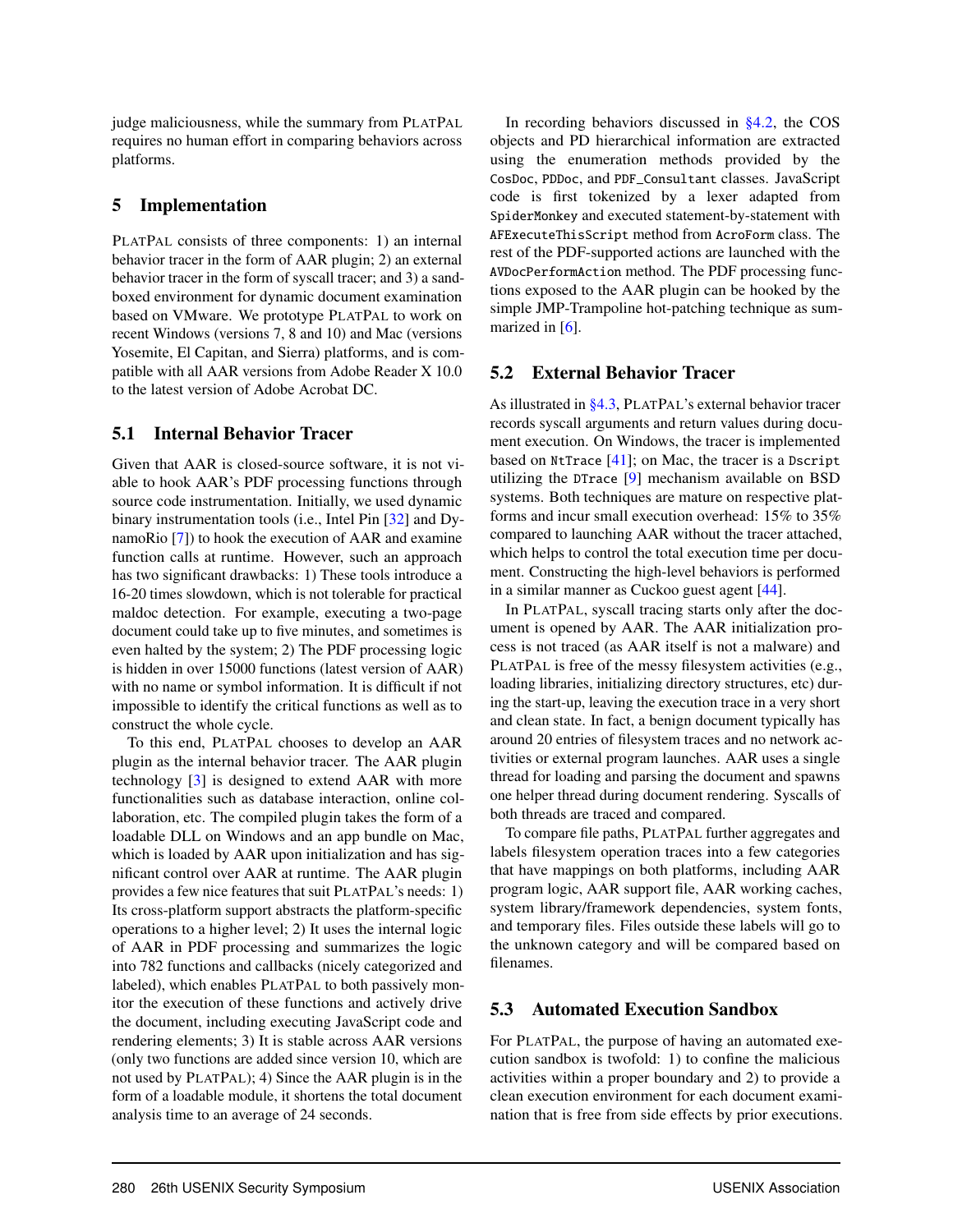The virtual machine (VM) is initialized with a clean-slate operating system and subsequently provisioned with the necessary tools and settings, including AAR, the plugin, and the syscall tracer. The memory and disk snapshot is taken after the provision, and each subsequent document execution restores the states from this snapshot. PLATPAL uses VMware for the management of VMs and snapshots.

Workflow. PLATPAL can be started like PlatPal <file-to-check>. After that, PLATPAL populates a Windows VM and a Mac VM and restores the memory and disk snapshots. The suspicious document is then uploaded to these VMs and AAR is started with the syscall tracer attached. After AAR is done with initialization, the control is transferred to the plugin (internal tracer), which opens the document for examination. After the examination finishes (or AAR crashes), logs from internal and external tracing are pulled from the respective VMs and compared on the host. PLATPAL reports whether discrepancies are detected among these logs.

## 6 Evaluation

In this section, we validate the fundamental assumption of PLATPAL: benign documents behave the same when opened across different platforms, while maldocs behave differently when doing exploitation on different platforms. We also evaluate PLATPAL's performance in terms of total time taken to finish a complete analysis.

Experiment setup. The experiments were conducted on a MacBook Pro (2016 model) with Intel Core i7 2.9GHz CPU and 16GB RAM running macOS Sierra. One VM is provisioned with Windows 7 Professional SP1 and the other VM is provisioned with OSX Yosemite 10.10.1. Each VM is further provisioned with 6 different versions of AAR instances<sup>1</sup> listed in Table 2. Each document sample is forced to be closed after one minute execution.

# 6.1 Benign Samples

The benign sample set consists of three parts: 1000 samples are collected by searching Google with file type PDF and no keywords. However, a majority of these samples do not use features that are typically exploited by maldocs. For example, only 28 files contain embedded fonts and 6 files contain JavaScript code. Therefore, we further collected 30 samples from PDF learning sites<sup>2</sup> that use advanced features in the PDF standard, including embedded JavaScript (26 samples), AcroForm (17), self-defined font (6), and 3D objects (2). All of the samples are submitted

to VirusTotal and scanned by 48 AV products and none of them are flagged as malicious by any of the AV engine.

The samples are submitted to PLATPAL for analysis. In particular, each document is opened by all six versions of AAR instances on both platforms. This is to empirically verify that all AAR reader instances do not introduce nondeterminism during the document executions. Pairwise behavior comparison is conducted per AAR version and no discrepancy is observed, for any AAR version tested. More importantly, the experiment results support the first part of PLATPAL's assumption: benign documents behave the same across platforms.

# 6.2 Maldoc Detection

The maldoc samples are all collected from VirusTotal. In particular, we collected samples with identified CVE numbers (i.e., the sample exploits a particular CVE)  $3$  as of Dec. 31, 2016. As a prototype, we restrict the scope by analyzing CVEs published after 2013 and further filter the samples that are obviously mislabeled (e.g., a 2011 sample exploiting a 2016 CVE) or of wrong types (e.g., a zip file or an image file) and obtained a 320-sample dataset.

The samples are submitted to PLATPAL for analysis. In addition, we select the AAR versions that are most popular based on the time when the CVE was published. In other words, each exploit is a zero-day attack to the AAR version tested. The per-CVE detection results are presented in Table 2 and the breakdown in terms of which behavior factor causes the discrepancy is listed in Table 3.

Interpretation. For any sample submitted to PLATPAL, only three outcomes are possible:

1) *Malicious*: At least one behavioral discrepancy is observed, including the case in which AAR crashes on both platforms but the internal behavior is different, i.e., they crash at different PDF processing stages.

2) *Suspicious*: AAR crashes on both platforms but no difference is observed in internal behaviors. Given that a benign document has no reason to crash AAR, PLATPAL considers these samples as suspicious.

3) *Benign*: No behavioral discrepancy can be observed and AAR exits gracefully on both platforms.

Overall result. Out of 320 samples, PLATPAL detected 209 (65.3%) *malicious* samples, 34 (10.6%) *suspicious* samples, and 77 (24.1%) *benign* samples.

Suspicious samples. Among the 34 suspicious samples, we are able to confirm that 16 are PoC samples, including 7 released on Exploit-DB [19], 3 in public blogs, and 6 inferred by their original filenames recorded by VirusTotal. These samples are likely obtained by fuzzing and upon

<sup>1</sup>Previous versions of AAR can be obtained from [ftp://ftp.](ftp://ftp.adobe.com/pub/adobe/reader) [adobe.com/pub/adobe/reader](ftp://ftp.adobe.com/pub/adobe/reader)

<sup>&</sup>lt;sup>2</sup>The samples are mainly obtained from  $http://www.$ [pdfscripting.com](http://www.pdfscripting.com) and <http://www.planetpdf.com/>

<sup>3</sup>VirusTotal labels a sample with CVE number as long as one of the hosted AV products flag the sample with the CVE label.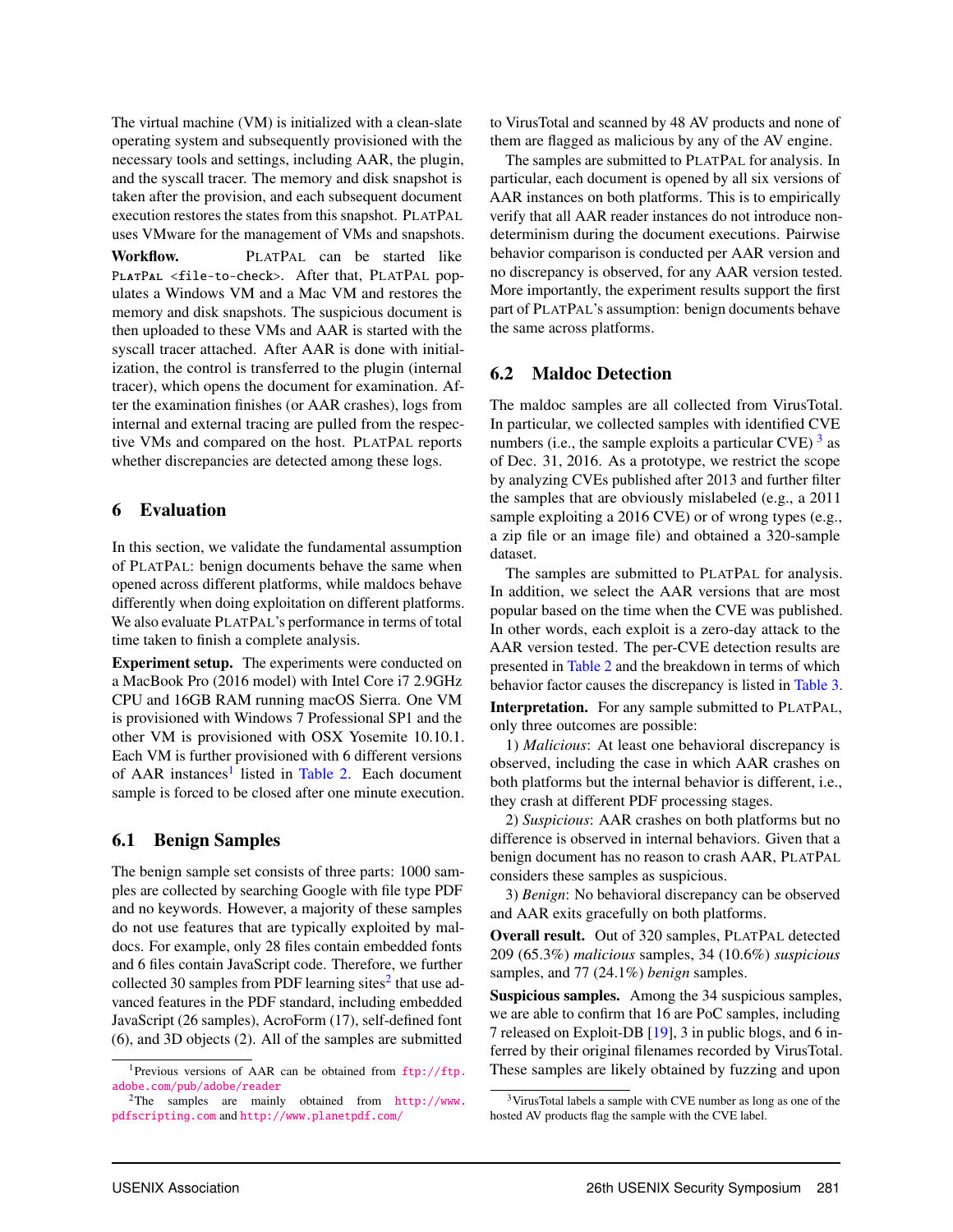| <b>CVE</b> | AAR            | Num.           | <b>Result</b> |                |
|------------|----------------|----------------|---------------|----------------|
|            | <b>Version</b> | <b>Samples</b> | Both crash    | Divergence     |
| 2016-6946  | DC.16.45       | 51             | 8             | 40             |
| 2016-4204  | DC.16.45       | 78             | 7             | 37             |
| 2016-4119  | DC.10.60       | 1              | $\Omega$      | 1              |
| 2016-1091  | DC.10.60       | 63             | 6             | 31             |
| 2016-1077  | DC.10.60       | 1              | $\Omega$      | 1              |
| 2016-1046  | DC.10.60       | 4              | $\Omega$      | 4              |
| 2015-5097  | 11.0.10        | 4              | $\Omega$      | 4              |
| 2015-2426  | 11.0.10        | 14             | 6             | 8              |
| 2015-0090  | 11.0.10        | 1              | 0             | 1              |
| 2014-0521  | 11.0.00        | $\mathfrak{D}$ | $\Omega$      | $\overline{c}$ |
| 2014-0495  | 11.0.00        | $\mathfrak{D}$ | $\Omega$      | $\mathfrak{D}$ |
| 2013-3353  | 10.1.4         | 16             | 4             | 10             |
| 2013-3346  | 10.1.4         | 7              | $\Omega$      | 7              |
| 2013-2729  | 10.1.4         | 23             | 3             | 19             |
| 2013-0640  | 10.1.0         | 30             | $\Omega$      | 22             |
| 2013-0641  | 10.1.0         | 23             | $\Omega$      | 20             |
| Total      |                | 320            | 34            | 209            |

Table 2: PLATPAL maldoc detection results grouped by CVE number. *Both crash* means AAR crashes on both platforms while executing the maldoc sample with no divergence on internal behaviors; *Divergence* means at least one behavioral discrepancy (either internal or external) is observed.

execution, will simply crash AAR. We expect it to apply to the rest of the suspicious samples as well.

Benign samples. We identified several reasons for the failed detection of these samples.

1) The maldoc targets old and specific AAR versions. Although a majority of maldoc samples exploit a wide range of AAR versions, we do find samples that target old AAR versions only, i.e., 9.X and 8.X, including 8 CVE-2013-0640 samples, 3 CVE-2013-0641 samples, and 1 CVE-2013-2729 sample. We also found that 13 CVE-2016-4204 samples and 10 CVE-2016-1091 samples seems to be exploiting AAR version 11.0.X and the exploits do not work on the AAR DC version used in the experiment. This is based on manual inspection of the JavaScript dump from these samples.

In total, they account for 36 out of the 77 samples classified as benign. This is also shows the drawback of PLATPAL, being a dynamic analysis approach, it requires proper setup of the execution environment to entice the malicious behaviors.

2) The maldoc sample could be mis-classified by AV vendor on VirusTotal. This could be true for 11 CVE-2016-4204 and 8 CVE-2016-1091 samples, as out of the 48 AV products hosted on VirusTotal, only one AV vendor flags them as malicious. In total, this accounts for 19 out of the 77 samples classified as benign.

3) The maldoc does not perform malicious activity. Not all malicious activities in the maldoc can be triggered. In particular, we observed two CVE-2013-3353 samples attempted to connect to a C&C server in JavaScript but

did nothing afterwards because of the lack of responses, which results in no divergences in execution trace.

In the end, for the rest of the samples classified as benign (20 in total), we are unable to confirm a reason why no behavioral discrepancies are observed. It could be because of any of the aforementioned reasons (but we are unable to confirm) and we do not preclude the possibility that some samples could evade PLATPAL's detection. Given the scope and flexibility of PDF specification, it is possible that PLATPAL needs to hook more functions (e.g., per glyph to host encoding transformation performed a font) to capture finer-grained internal behaviors.

Behavior effectiveness. Table 3 also shows the effectiveness of various behaviors in detecting maldocs.

1) By the first row, it is possible to have only external behavior divergences, while internal behaviors are the same (e.g., due to pure JavaScript attacks). By the first column, it is also possible to have only internal behavior divergences, while external behaviors are the same (due to the powerful error-correction capability of AAR).

2) Crash/no crash is the most effective external indicator, as memory-error exploitation is the dominating technique for maldoc attacks among the samples. JavaScript execution is the most effective internal indicator, as almost all attacks involve JavaScript; even memory error exploits use it to prepare the heap.

Pinpointing attacks by internal tracer. One supplementary goal of the internal tracer is to provide insights on which AAR component is exploited or where the attack occurs given a maldoc sample. To evaluate how this goal is achieved, we performed a cross-check on where the internal behavior divergence occurs and the targeted AAR component of each CVE<sup>4</sup>. The result is shown in Table 4.

In four out of 7 cases, PLATPAL's internal tracer finds divergence during the invocation of the vulnerable components. In the CVE-2015-2426 case, since the vulnerable component is a font library, the divergence is first detected during the rendering process. In the CVE-2013-3346 case, the vulnerable component (ToolButton callback) is triggered through JavaScript code and hence, the first divergence occurs in the script engine. In the CVE-2013-2729 case, although the bug is in the parser component, the divergence is detected when the maldoc is playing heap feng-shui to arrange heap objects.

Resilience against automated maldoc generation. We test PLATPAL's resilience against state-of-the-art maldoc generation tool, EvadeML [65], which automatically produce evasive maldoc variants against ML-depended approaches in Table 1 given a malicious seed file. To do this, we selected 30 samples out of the 209 malicious samples which are also detected as malicious by PDFrate [46],

<sup>4</sup>Only CVEs which full details are publicly disclosed are considered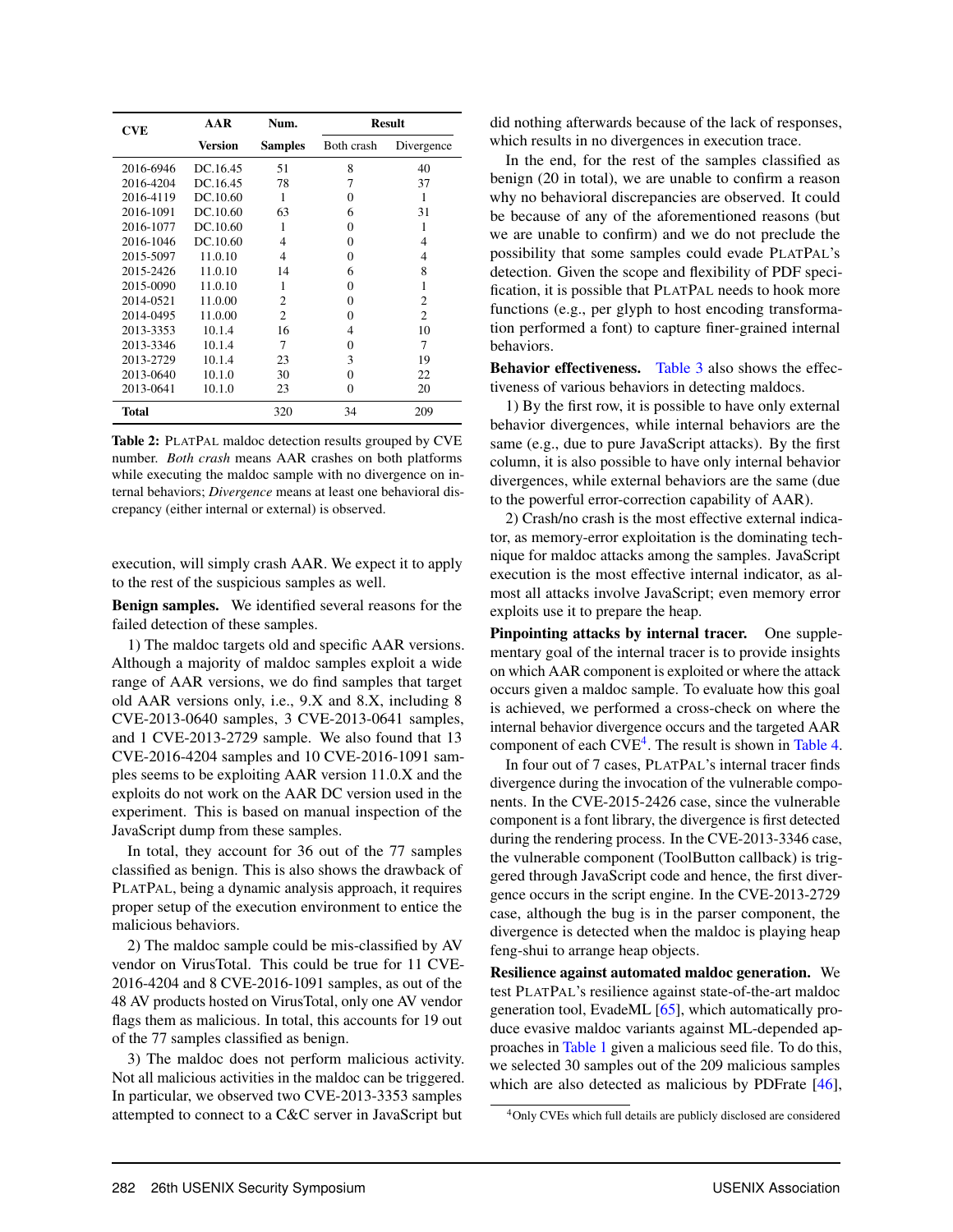| <b>Internal Behavior</b> | <b>External Behavior</b> |            |           |            |                |            | <b>Total</b> |
|--------------------------|--------------------------|------------|-----------|------------|----------------|------------|--------------|
|                          | No difference            | Both crash | One crash | Filesystem | <b>Network</b> | Executable |              |
| No difference            |                          | 34         |           |            |                |            | 120          |
| COS object parsing       |                          |            | 23        |            |                |            | 35           |
| PD tree construction     |                          |            |           |            |                |            |              |
| JavaScript execution     |                          |            | 47        | 18         |                |            | 91           |
| Other actions            |                          |            |           |            |                |            |              |
| Element rendering        |                          |            | 35        |            |                |            | 62           |
| <b>Total</b>             | 89                       |            | 107       | 39         |                |            | 320          |

Table 3: PLATPAL maldoc detection results grouped by the factor causing divergences. Note that for each sample, only one internal and one external factor is counted as the cause of divergence. E.g., if a sample crashes on Mac and does not crash on Windows, even their filesystem activities are different, it is counted in the crash/no crash category. The same rule applies to internal behaviors.

| <b>CVE</b> | <b>Targeted</b><br>component | <b>Divergence</b><br>first occurs | <b>Detects</b>  |
|------------|------------------------------|-----------------------------------|-----------------|
| 2016-4119  | Parser                       | Parser                            | Vuln. component |
| 2016-1077  | Parser                       | Parser                            | Vuln. component |
| 2016-1046  | Script engine                | Script engine                     | Vuln. component |
| 2015-2426  | Library                      | Render                            | Exploit carrier |
| 2014-0521  | Script engine                | Script engine                     | Vuln. component |
| 2013-3346  | Render                       | Script engine                     | Exploit carrier |
| 2013-2729  | Parser                       | Script engine                     | Exploit carrier |

Table 4: Divergence detected by PLATPAL's internal tracer vs the actual buggy AAR component.

the default PDF classifier that works with EvadeML<sup>5</sup>. We then uses EvadeML to mutate these samples until all variants are considered benign. Finally, we send these evasive variants to PLATPAL for analysis and all of them are again marked as malicious, i.e., behavioral discrepancies are still observed. This experiment empirically verifies PLATPAL's resilience on automated maldoc generation tools. The main reason for the resilience is that EvadeML mainly focuses on altering the structural feature of the maldoc while preserves its exploitation logic and also the internal and external behaviors when launching the attack.

## 6.3 Performance

In PLATPAL, the total analysis time consists of two parts: 1) time to restore disk and memory snapshots and 2) time to execute the document sample. The latter can be further broken down into document parsing, script execution, and element rendering time. Table 5 shows the time per item and the overall execution time.

On average, document execution on both VMs can finish at approximately the same time (23.7 vs 22.1 seconds). Given that the VMs can run in parallel, a complete analysis can finish within 25 seconds. A notable difference

| <b>Item</b>       |      | Windows | Mac  |      |
|-------------------|------|---------|------|------|
|                   | Ave. | Std.    | Ave. | Std. |
| Snapshot restore  | 9.7  | 1.1     | 12.6 | 1.1  |
| Document parsing  | 0.5  | 0.2     | 06   | 0.2  |
| Script execution  | 10.5 | 13.0    | 5.1  | 3.3  |
| Element rendering | 7.3  | 8.9     | 62   | 60   |
| Total             | 23.7 | 85      | 22 I | 6 3  |

Table 5: Breakdown of PLATPAL's analysis time per document (unit: seconds).

is that script execution on the Windows platform takes significantly longer than on the Mac platform. This is because almost all maldoc samples target Windows platforms and use JavaScript to launch the attack. The attack quickly fails on Mac (e.g., wrong address for ROP gadgets) and crashes AAR but succeeds on Windows and therefore takes longer to finish. The same reason also explains why the standard deviation on script execution time is larger on the Windows platform.

## 7 Discussion

## 7.1 Limitations

User-interaction driven attacks. Although PLATPAL is capable of simulating simple users' interactions (e.g., scrolling, button clicking, etc), PLATPAL does not attempt to explore all potential actions (e.g., key press, form filling, etc) or explore all branches of the JavaScript code. Similarly, PLATPAL cannot detect attacks that intentionally delay their execution (e.g., start exploitation two minutes after document open). These are common limitations for any dynamic analysis tool. However, we believe this is not a serious problem for maldoc detection, as hiding malicious activities after complex user interactions limits its effectiveness in compromising the victim's system.

Social engineering attacks. PLATPAL is not capable of detecting maldocs that aim to perform social engineering

<sup>&</sup>lt;sup>5</sup>It is worthnoting that PLATPAL cannot be used as the PDF classifier for EvadeML as EvadeML requires a maliciousness score which has to be continuous between 0 and 1 while PLATPAL can only produce discrete scores of either 0 or 1. Therefore, we use PDFrate, the PDF classifier used in the EvadeML paper [65], for this experiment.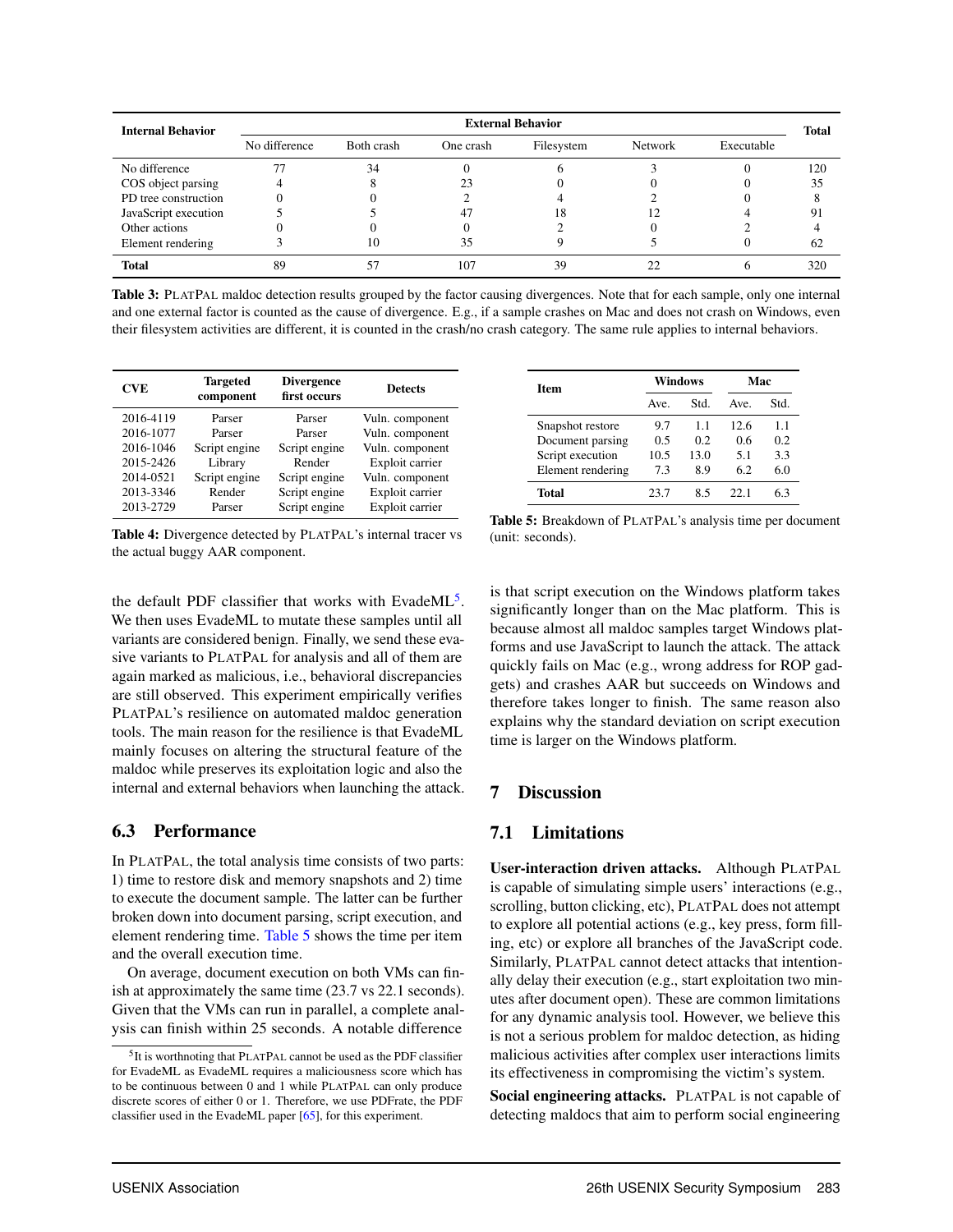attacks, such as faking password prompt with a JavaScript window or enticing the user to download a file and execute it. This is because these maldocs neither exploit bugs in AAR nor inject malicious payload, (in fact they are legit documents structural-wise) and hence will have exactly the same behaviors on both platforms.

Targeted AAR version. If a maldoc targets a specific version of AAR, its behaviors in PLATPAL will likely be either crashing both AAR instances (i.e., exploited the bug but used the wrong payload), or the document is rendered and closed gracefully because of error correction by AAR. In the latter case, PLATPAL will not be able to detect a behavioral discrepancy. This is usually not a problem for PLATPAL in practice, as PLATPAL will mainly be used to detect maldocs against the latest version of AAR. However, PLATPAL can also have a document tested on many AAR versions and flag it as suspicious as long as a discrepancy is observed in any single version.

Non-determinism. Another potential problem for PLATPAL is that non-deterministic factors in document execution could cause false alerts. Examples include return value of gettime functions or random number generators available through JavaScript code. Although PLATPAL does not suffer from such a problem during the experiment, a complete solution would require a thorough examination of the PDF JavaScript specification and identify all non-determinism. These non-deterministic factors need to be recorded during the execution of a document on one platform and replayed on the other platform.

#### 7.2 Deployment

As PLATPAL requires at least two VMs, a large amount of image and memory needs to be committed to support the operation of PLATPAL. Our current implementation uses 60GB disk space to host the snapshots for six versions of AAR and 2GB memory per each running VM.

To this end, we believe that PLATPAL is best suited for cloud storage providers (e.g., Dropbox, Google Docs, Facebook, etc.) which can use PLATPAL to periodically scan for maldocs among existing files or new uploads. These providers can afford the disk and memory required to set up VMs with diverse platforms as well as enjoy economy of scale. Similarly, PLATPAL also fits the model of online malware scanning services like VirusTotal or the cloud versions of anti-virus products.

In addition, as a complementary scheme, PLATPAL can be easily integrated with previous works (Table 1) to improve their detection accuracy. In particular, PLATPAL's internal behavior tracer can be used to replace parsers in these techniques to mitigate the parser-confusion attack [11]. COS object and PD tree information can be fed to metadata-based techniques [33, 36, 46, 52], while the

JavaScript code dump can be fed to JavaScript-oriented techniques [14, 27, 31, 45, 48, 58, 59] for analysis.

## 7.3 Future Works

We believe that PLATPAL is a flexible framework that is suitable not only for PDF-based maldoc detection but also for systematically approaching security-through-diversity. Support more document types. MS Office programs share many features with AAR products, such as 1) supporting both Windows and Mac platforms; 2) supporting a plugin architecture which allows efficient hooking of document processing functions and action driving; 3) executing documents based on a standard specification that consists of static components (e.g., text) and programmable components (e.g., macros). Therefore, we do not see fundamental difficulties in porting PLATPAL to support maldoc detection that targets MS Office suites.

As another example, given that websites can also be viewed as HTML documents with embedded JavaScript, malicious website detection also fits into PLATPAL's framework. Furthermore, given that Chrome and Firefox browsers and their scripting engines are open-sourced, PLATPAL is capable of performing finer-grained behavior tracing and comparison with source code instrumentation. Explore architecture diversity. Apart from platform diversity, CPU architecture diversity can also be harvested for maldoc detection, which we expect to have a similar effect in stopping maldoc attacks. To verify this, we plan to extend PLATPAL to support the Android version of AAR, which has both ARM and x86 variants.

#### 8 Additional Related Work

In addition to the maldoc detection work, being an Nversion system, PLATPAL is also related to the N-version research. The concept of the N-version system was initially introduced as a software fault-tolerance technique [12] and was later applied to enhance system and software security. For example, Frost [60] instruments a program with complementary scheduling algorithms to survive concurrency errors; Crane *et al*. [16] applies dynamic control-flow diversity and noise injection to thwart cache side-channel attacks; Tightlip [68] and Capizzi *et al*. [10] randomize sensitive data in program variants to mitigate privacy leaks; Mx [24] uses multiple versions of the same program to survive update bugs; Cocktail [66] uses multiple web browser implementations to survive vendor-specific attacks; and Nvariant [15], Replicae [8], and GHUMVEE [61] run program variants in disjoint memory layouts to mitigate code reuse attacks. Similarly, Orchestra [43] synchronizes two program variants which grow the stack in opposite directions for intrusion detec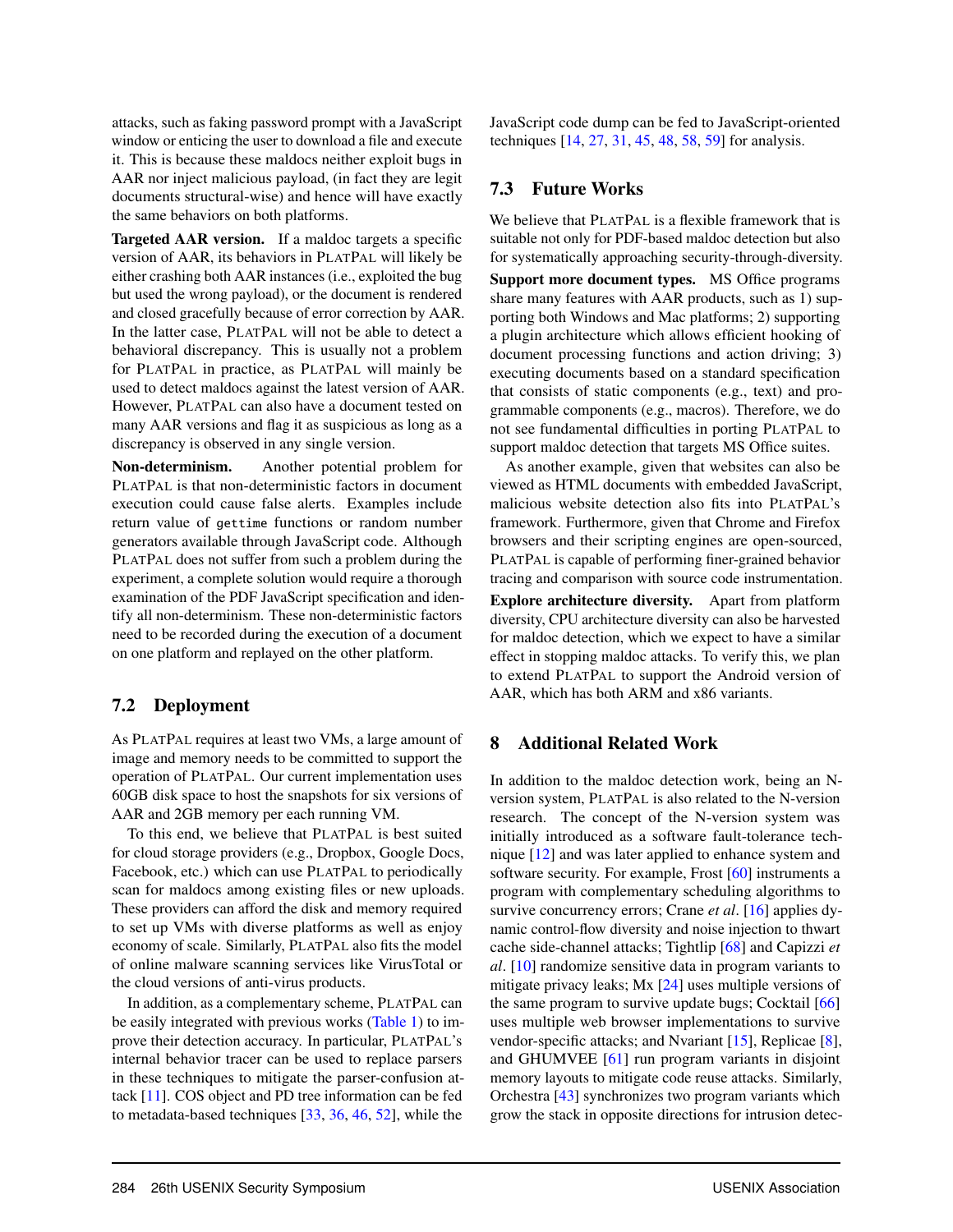tion. In particular, Smutz *et al*. [47] attempts to identify and prevent detection evasions by constructing diversified classifiers, ensembling them into a single system, and comparing their classification outputs with mutual agreement analysis.

Although PLATPAL is designed for a completely different goal (i.e., maldoc detection), it shares the insights with N-version systems: an attacker is forced to simultaneously compromise all variants with the same input in order to take down or mislead the whole system.

Another line of related work is introducing diversity to the execution environment in order to entice and detect malicious behaviors. For example, HoneyClient [56], caches and resembles potentially malicious objects from the network stream (e.g., PDF files) and then send it to multiple emulated environments for analysis. Balzarotti *et al*. [4] detects "split personality" in malware, i.e., malware that shows diverging behaviors in emulated environment and bare-metal machines, by comparing the runtime behaviors across runs. Rozzle [26] uses symbolic execution to emulate different environment values malware typically checks and hence, entice environment-specific behaviors from the malware. to show diverging behaviors.

PLATPAL shares the same belief as these works: diversified execution environment leads to diversified behaviors, and focuses on harvesting platform diversity for maldoc detection.

#### 9 Conclusion

Due to the continued exploitation of AAR, maldoc detection has become a pressing problem. A survey of existing techniques reveals that they are vulnerable to recent attacks such as parser-confusion and ML-evasion attacks. In response to this, we propose a new perspective: platform diversity, and prototype PLATPAL for maldoc detection. PLATPAL hooks into AAR to trace internal PDF processing and also uses full dynamic analysis to capture a maldoc's external impact on the host system. Both internal and external traces are compared, and the only heuristic to detect maldoc is based on the observation that a benign document behaves the same across platforms, while a maldoc behaves differently during exploitation, because of the diversified implementations of syscalls, memory management, etc. across platforms. Such a heuristic does not require known maldoc samples to derive patterns that differentiate maldocs from benign documents, which also enables PLATPAL to detect zero-day attacks without prior knowledge of the attack. Evaluations show that PLATPAL raises no false alarms in benign samples, detects a variety of behavioral discrepancies in malicious samples, and is a scalable and practical solution.

#### 10 Acknowledgment

We thank our shepherd, Alexandros Kapravelos, and the anonymous reviewers for their helpful feedback. This research was supported by NSF under award DGE-1500084, CNS-1563848, CRI-1629851, CNS-1017265, CNS-0831300, and CNS-1149051, ONR under grant N000140911042 and N000141512162, DHS under contract No. N66001-12-C-0133, United States Air Force under contract No. FA8650-10-C-7025, DARPA under contract No. DARPA FA8650-15-C-7556, and DARPA HR0011-16-C-0059, and ETRI under grant MSIP/IITP[B0101-15-0644].

#### References

- [1] Adobe Systems Inc. Document Management Portable document format, 2008. [http://wwwimages.adobe.com/content/dam/](http://wwwimages.adobe.com/content/dam/Adobe/en/devnet/pdf/pdfs/PDF32000_2008.pdf) [Adobe/en/devnet/pdf/pdfs/PDF32000\\_2008.pdf](http://wwwimages.adobe.com/content/dam/Adobe/en/devnet/pdf/pdfs/PDF32000_2008.pdf).
- [2] Adobe Systems Inc. Introducing Adobe Reader Protected Mode, 2010. [http://blogs.adobe.com/security/2010/](http://blogs.adobe.com/security/2010/07/introducing-adobe-reader-protected-mode.html) [07/introducing-adobe-reader-protected-mode.html](http://blogs.adobe.com/security/2010/07/introducing-adobe-reader-protected-mode.html).
- [3] Adobe Systems Inc. Plug-ins and Applications, 2015. [http://help.adobe.com/en\\_US/acrobat/acrobat\\_dc\\_](http://help.adobe.com/en_US/acrobat/acrobat_dc_sdk/2015/HTMLHelp/#t=Acro12_MasterBook/Plugins_Introduction/About_plug-ins.htm) [sdk/2015/HTMLHelp/#t=Acro12\\_MasterBook/Plugins\\_](http://help.adobe.com/en_US/acrobat/acrobat_dc_sdk/2015/HTMLHelp/#t=Acro12_MasterBook/Plugins_Introduction/About_plug-ins.htm) [Introduction/About\\_plug-ins.htm](http://help.adobe.com/en_US/acrobat/acrobat_dc_sdk/2015/HTMLHelp/#t=Acro12_MasterBook/Plugins_Introduction/About_plug-ins.htm).
- [4] Davide Balzarotti, Marco Cova, Christoph Karlberger, Christopher Kruegel, Engin Kirda, and Giovann Vigna. Efficient Detection of Split Personalities in Malware. In *Proceedings of the 17th Annual Network and Distributed System Security Symposium (NDSS)*, San Diego, CA, February–March 2010.
- [5] Tyler Bohan. In the Zone: OS X Heap Exploitation. In *Proceedings of the 2016 Summercon*, New Yark, NY, July 2016.
- [6] Jurriaan Bremer. x86 API Hooking Demystified, 2012. [https:](https://jbremer.org/x86-api-hooking-demystified/) [//jbremer.org/x86-api-hooking-demystified/](https://jbremer.org/x86-api-hooking-demystified/).
- [7] Derek Bruening. *Efficient, Transparent, and Comprehensive Runtime Code Manipulation*. PhD thesis, MIT, 2004.
- [8] Danilo Bruschi, Lorenzo Cavallaro, and Andrea Lanzi. Diversified Process Replica for Defeating Memory Error Exploits. In *Proceedings of the 2007 International Performance, Computing, and Communications Conference (IPCCC)*, New Orleans, LA, April 2007.
- [9] Bryan M. Cantrill, Michael W. Shapiro, and Adam H. Leventhal. Dynamic Instrumentation of Production Systems. In *Proceedings of the 2004 USENIX Annual Technical Conference (ATC)*, Boston, MA, June–July 2004.
- [10] Roberto Capizzi, Antonio Longo, V. N. Venkatakrishnan, and A. Prasad Sistla. Preventing Information Leaks Through Shadow Executions. In *Proceedings of the 2008 International Conference on Software Engineering (ICSE)*, Anaheim, CA, December 2008.
- [11] Curtis Carmony, Mu Zhang, Xunchao Hu, Abhishek Vasisht Bhaskar, and Heng Yin. Extract Me If You Can: Abusing PDF Parsers in Malware Detectors. In *Proceedings of the 2016 Annual Network and Distributed System Security Symposium (NDSS)*, San Diego, CA, February 2016.
- [12] Liming Chen and Algirdas Avizienis. N-Version Programming: A Fault-Tolerance Approach To Reliability of Software Operation. In *Fault-Tolerant Computing, 1995*, Jun. 1995.
- [13] Corelan Team. Exploit writing tutorial part 11 : Heap Spraying Demystified, 2011. [https://www.corelan.be/index.php/](https://www.corelan.be/index.php/2011/12/31/exploit-writing-tutorial-part-11-heap-spraying-demystified)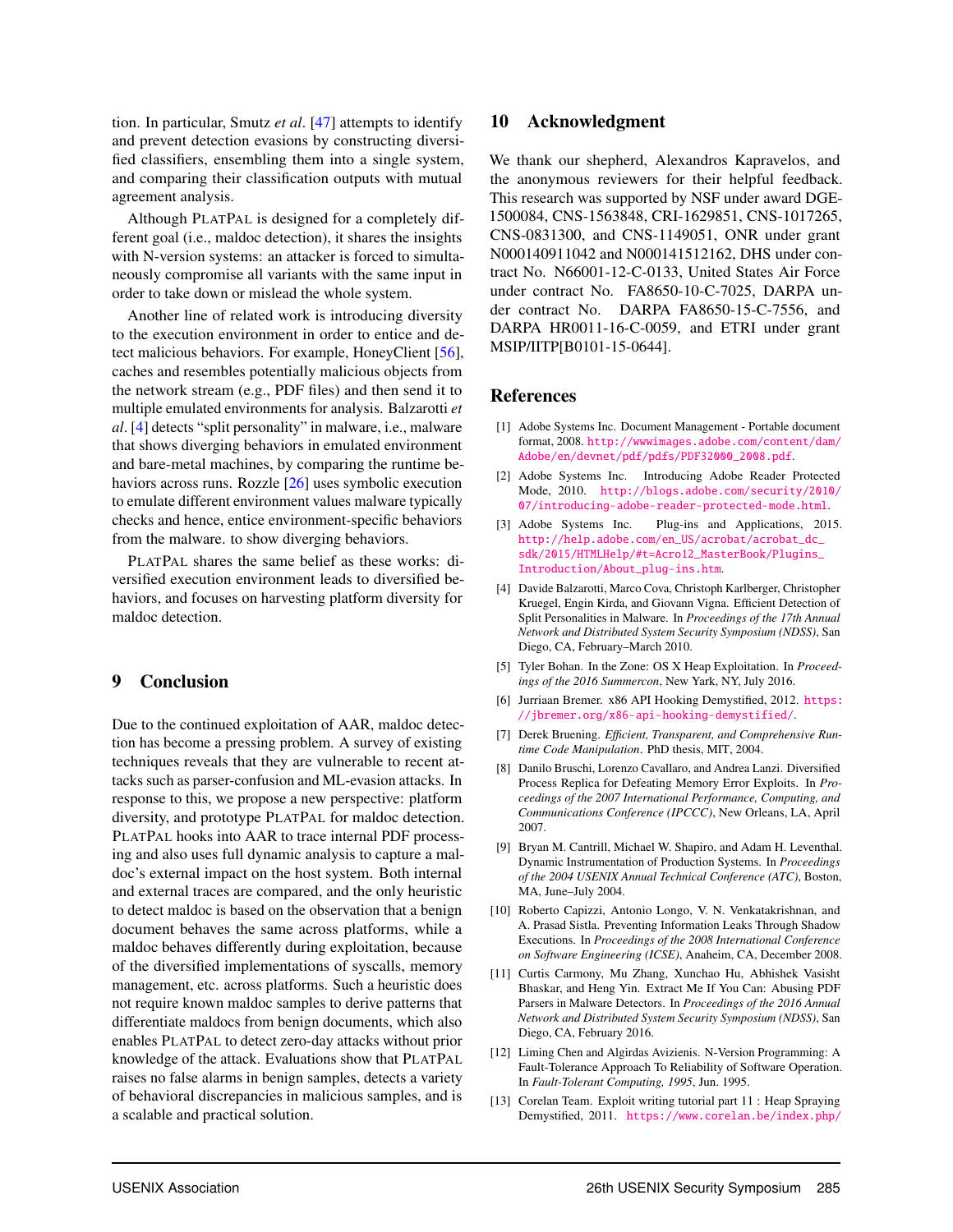[2011/12/31/exploit-writing-tutorial-part-11-heap](https://www.corelan.be/index.php/2011/12/31/exploit-writing-tutorial-part-11-heap-spraying-demystified)[spraying-demystified](https://www.corelan.be/index.php/2011/12/31/exploit-writing-tutorial-part-11-heap-spraying-demystified).

- [14] Igino Corona, Davide Maiorca, Davide Ariu, and Giorgio Giacinto. Lux0R: Detection of Malicious PDF-embedded JavaScript Code through Discriminant Analysis of API References. In *Proceedings of the Artificial Intelligent and Security Workshop (AISec)*, 2014.
- [15] Benjamin Cox, David Evans, Adrian Filipi, Jonathan Rowanhill, Wei Hu, Jack Davidson, John Knight, Anh Nguyen-Tuong, and Jason Hiser. N-Variant Systems: A Secretless Framework for Security through Diversity. In *Proceedings of the 15th USENIX Security Symposium (Security)*, Vancouver, Canada, July 2006.
- [16] Stephen Crane, Andrei Homescu, Stefan Brunthaler, Per Larsen, and Michael Franz. Thwarting Cache Side-Channel Attacks Through Dynamic Software Diversity. In *Proceedings of the 2015 Annual Network and Distributed System Security Symposium (NDSS)*, San Diego, CA, February 2015.
- [17] daehee87. DEFCON 2014 Polyglot Writeup, 2014. [http://](http://daehee87.tistory.com/393) [daehee87.tistory.com/393](http://daehee87.tistory.com/393).
- [18] ECMA International. ECMAScript Language Specification, 2016. [http://www.ecma-international.org/](http://www.ecma-international.org/publications/files/ECMA-ST/Ecma-262.pdf) [publications/files/ECMA-ST/Ecma-262.pdf](http://www.ecma-international.org/publications/files/ECMA-ST/Ecma-262.pdf).
- [19] Exploit Database. Offensive SecurityâĂŹs Exploit Database Archive, 2016. <https://www.exploit-db.com>.
- [20] Joseph Gardiner and Shishir Nagaraja. On the Security of Machine Learning in Malware C&C Detection: A Survey. *ACM Computing Survey (CSUR)*, 49(3), September 2016.
- [21] Dan Goodin. Pwn2Own Carnage Continues as Exploits Take Down Adobe Reader, Flash, 2013. [https://arstechnica.](https://arstechnica.com/security/2013/03/pwn2own-carnage-continues-as-exploits-take-down-adobe-reader-flash) [com/security/2013/03/pwn2own-carnage-continues](https://arstechnica.com/security/2013/03/pwn2own-carnage-continues-as-exploits-take-down-adobe-reader-flash)[as-exploits-take-down-adobe-reader-flash](https://arstechnica.com/security/2013/03/pwn2own-carnage-continues-as-exploits-take-down-adobe-reader-flash).
- [22] Brian Gorenc, AbdulAziz Hariri, and Jasiel Spelman. Abusing Adobe Reader's JavaScript APIs. In *Proceedings of the 23rd DEF CON*, Las Vegas, NV, August 2015.
- [23] Marco Grassi. [CVE-2016-4673] Apple CoreGraphics macOS/iOS JPEG memory corruption, 2016. [https://marcograss.github.io/security/apple/](https://marcograss.github.io/security/apple/cve/macos/ios/2016/11/21/cve-2016-4673-apple-coregraphics.html) [cve/macos/ios/2016/11/21/cve-2016-4673-apple](https://marcograss.github.io/security/apple/cve/macos/ios/2016/11/21/cve-2016-4673-apple-coregraphics.html)[coregraphics.html](https://marcograss.github.io/security/apple/cve/macos/ios/2016/11/21/cve-2016-4673-apple-coregraphics.html).
- [24] Petr Hosek and Cristian Cadar. Safe Software Updates via Multiversion Execution. In *Proceedings of the 35th International Conference on Software Engineering (ICSE)*, San Francisco, CA, May 2013.
- [25] Kaspersky. Kaspersky Security Bulletin, 2015. [https://securelist.com/files/2014/12/Kaspersky-](https://securelist.com/files/2014/12/Kaspersky-Security-Bulletin-2014-EN.pdf)[Security-Bulletin-2014-EN.pdf](https://securelist.com/files/2014/12/Kaspersky-Security-Bulletin-2014-EN.pdf).
- [26] Clemens Kolbitsch, Benjamin Livshits, Benjamin Zorn, and Christian Seifert. Rozzle: De-Cloaking Internet Malware. In *Proceedings of the 33rd IEEE Symposium on Security and Privacy (Oakland)*, San Francisco, CA, May 2012.
- [27] Pavel Laskov and Nedim Srndic. Static Detection of Malicious JavaScript-Bearing PDF Documents. In *Proceedings of the Annual Computer Security Applications Conference (ACSAC)*, 2011.
- [28] Moony Li. Hacking Team Leak Uncovers Another Windows Zero-Day, Fixed In Out-Of-Band Patch, 2015. [http://blog.trendmicro.com/trendlabs-security](http://blog.trendmicro.com/trendlabs-security-intelligence/hacking-team-leak-uncovers-another-windows-zero-day-ms-releases-patch)[intelligence/hacking-team-leak-uncovers-another](http://blog.trendmicro.com/trendlabs-security-intelligence/hacking-team-leak-uncovers-another-windows-zero-day-ms-releases-patch)[windows-zero-day-ms-releases-patch](http://blog.trendmicro.com/trendlabs-security-intelligence/hacking-team-leak-uncovers-another-windows-zero-day-ms-releases-patch).
- [29] Daiping Liu, Haining Wang, and Angelos Stavrou. Detecting Malicious Javascript in PDF through Document Instrumentation. In *Proceedings of the 44th International Conference on Dependable Systems and Networks (DSN)*, Atlanta, GA, 2014.
- [30] Kai Lu and Kushal Arvind Shah. Analysis of Use-After-Free Vulnerability (CVE-2016-4119) in Adobe Acrobat and Reader, 2016.

[https://blog.fortinet.com/2016/06/06/analysis-of](https://blog.fortinet.com/2016/06/06/analysis-of-use-after-free-vulnerability-cve-2016-4119-in-adobe-acrobat-and-reader)[use-after-free-vulnerability-cve-2016-4119-in](https://blog.fortinet.com/2016/06/06/analysis-of-use-after-free-vulnerability-cve-2016-4119-in-adobe-acrobat-and-reader)[adobe-acrobat-and-reader](https://blog.fortinet.com/2016/06/06/analysis-of-use-after-free-vulnerability-cve-2016-4119-in-adobe-acrobat-and-reader).

- [31] Xun Lu, Jianwei Zhuge, Ruoyu Wang, Yinzhi Cao, and Yan Chen. De-obfuscation and Detection of Malicious PDF Files with High Accuracy. In *Proceedings of the 46th Hawaii International Conference on System Sciences (HICSS)*, 2013.
- [32] Chi-Keung Luk, Robert Cohn, Robert Muth, Harish Patil, Artur Klauser, Geoff Lowney, Steven Wallace, Vijay Janapa Reddi, and Kim Hazelwood. Pin: Building Customized Program Analyis Tools with Dynamic Instrumentation. In *Proceedings of the 2005 ACM SIGPLAN Conference on Programming Language Design and Implementation (PLDI)*, Chicago, IL, June 2005.
- [33] Davide Maiorca, Davide Ariu, Igino Corona, and Giorgio Giacinto. A Structural and Content-based Approach for a Precise and Robust Detection of Malicious PDF Files. In *Proceedings of the International Conference on Information Systems Security and Privacy (ICISSP)*, 2015.
- [34] Davide Maiorca, Davide Ariu, Igino Corona, and Giorgio Giacinto. An Evasion Resilient Approach to the Detection of Malicious PDF Files. In *Proceedings of the International Conference on Information Systems Security and Privacy (ICISSP)*, 2016.
- [35] Davide Maiorca, Igino Corona, and Giorgio Giacinto. Looking at the Bag is not Enough to Find the Bomb: An Evasion of Structural Methods for Malicious PDF Files Detection. In *Proceedings of the 8th ACM Symposium on Information, Computer and Communications Security (ASIACCS)*, Hangzhou, China, March 2013.
- [36] Davide Maiorca, Giorgio Giacinto, and Igino Corona. A Pattern Recognition System for Malicious PDF Files Detection. In *Proceedings of the 8th International Conference on Machine Learning and Data Mining in Pattern Recognition (MLDM)*, 2012.
- [37] Felipe Andres Manzano. Adobe Reader X BMP/RLE heap corruption, 2012. [http://www.binamuse.com/papers/](http://www.binamuse.com/papers/XFABMPReport.pdf) [XFABMPReport.pdf](http://www.binamuse.com/papers/XFABMPReport.pdf).
- [38] Net MarketShare. Desktop Operating System Market Share, 2017. [https://www.netmarketshare.com/operating](https://www.netmarketshare.com/operating-system-market-share.aspx?qprid=10&qpcustomd=0)[system-market-share.aspx?qprid=10&qpcustomd=0](https://www.netmarketshare.com/operating-system-market-share.aspx?qprid=10&qpcustomd=0).
- [39] Nexor. Preventing Document-based Malware from Devastating Your Business, 2013. [https://www.nexor.com/wp](https://www.nexor.com/wp-content/uploads/2016/02/Preventing-Document-Based-Malware-from-Devastating-Your-Business.pdf)[content/uploads/2016/02/Preventing-Document-](https://www.nexor.com/wp-content/uploads/2016/02/Preventing-Document-Based-Malware-from-Devastating-Your-Business.pdf)[Based-Malware-from-Devastating-Your-Business.pdf](https://www.nexor.com/wp-content/uploads/2016/02/Preventing-Document-Based-Malware-from-Devastating-Your-Business.pdf).
- [40] Nir Nissim, Aviad Cohen, Chanan Glezer, and Yuval Elovici. Detection of Malicious PDF Files and Directions for Enhancements: A State-of-the-art Survey. *Computers & Security*, October 2014.
- [41] Roger Orr. NtTrace Native API tracing for Windows, 2016. <http://rogerorr.github.io/NtTrace/>.
- [42] Nicolas Papernot, Patrick McDaniel, Somesh Jha, Matt Fredrikson, Z. Berkay Celik, and Ananthram Swami. The Limitations of Deep Learning in Adversarial Settings. In *Proceedings of the 9th European Workshop on System Security (EUROSEC)*, 2016.
- [43] Babak Salamat, Todd Jackson, Andreas Gal, and Michael Franz. Orchestra: Intrusion Detection Using Parallel Execution and Monitoring of Program Variants in User-space. In *Proceedings of the 4th European Conference on Computer Systems (EuroSys)*, Nuremberg, Germany, March 2009.
- [44] Mark Schloesser, Jurriaan Bremer, and Alessandro Tanasi. Cuckoo Sandbox - Open Source Automated Malware Analysis. In *Black Hat USA Briefings (Black Hat USA)*, Las Vegas, NV, August 2013.
- [45] Florian Schmitt, Jan Gassen, and Elmar Gerhards-Padilla. PDF Scrutinizer: Detecting JavaScript-based Attacks in PDF Documents. In *Proceedings of the 10th Annual International Conference on Privacy, Security and Trust (PST)*, 2012.
- [46] Charles Smutz and Angelos Stavrou. Malicious PDF Detection